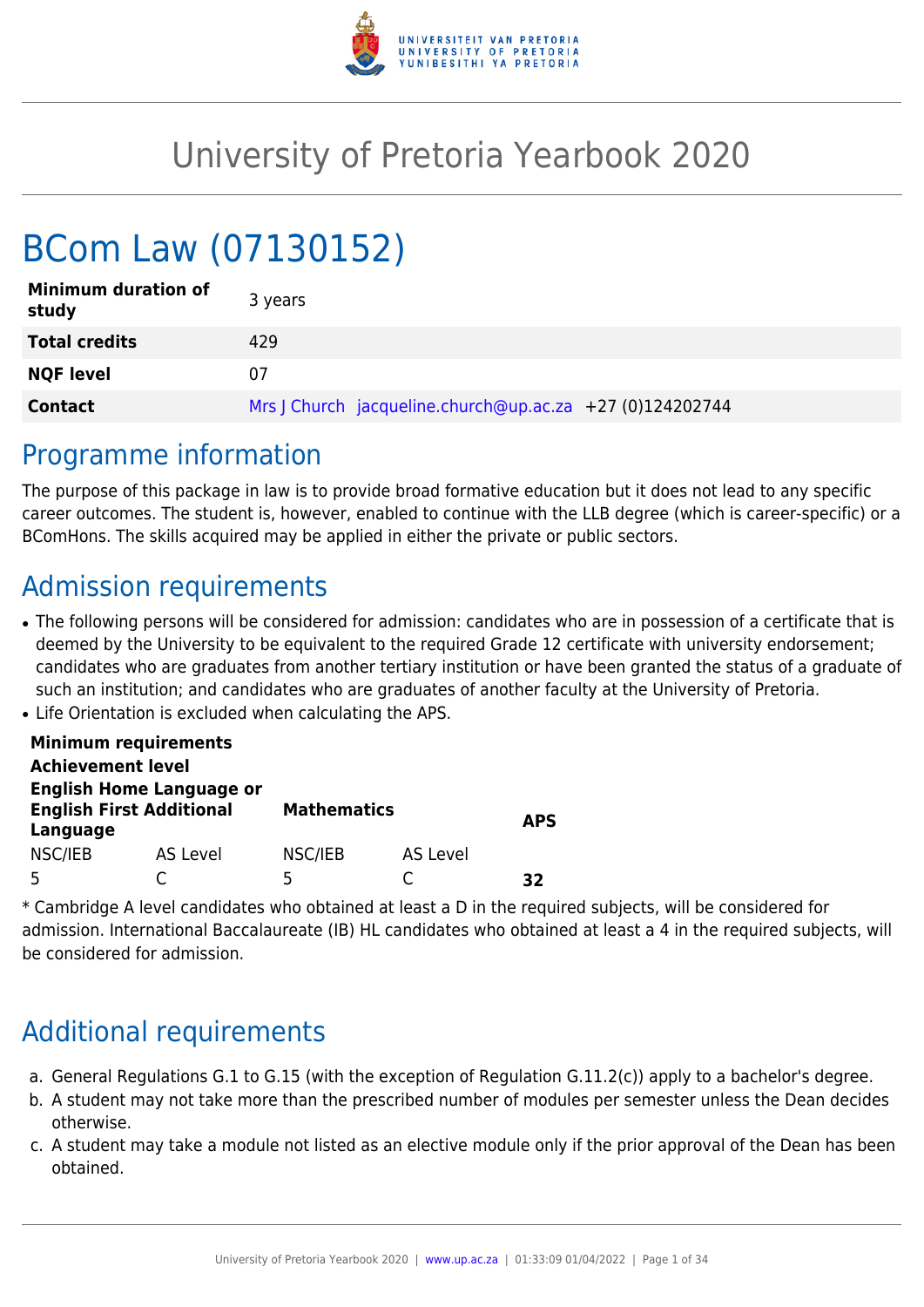

- d. A student who is in possession of a bachelor's degree may not present any modules passed for that degree for another field of specialisation or degree in this Faculty. (See General Regulations G.8 and G.9)
- e. A module already passed may only be repeated with the approval of the Dean.
- f. A module passed may not be taken into account for more than one degree or field of specialisation.
- g. It remains the student's responsibility to ascertain, prior to registration, whether all the modules he/she intends taking can be accommodated in the class, test and examination timetables.
- h. The Faculty of Economic and Management Sciences supports an outcomes-based education system and places a high premium on the development of specific academic competences. Class attendance in all modules and for the full duration of all programmes is therefore compulsory for all students.
- i. The Dean has the right of authorisation regarding matters not provided for in the General Regulations or the Faculty Regulations.

## Other programme-specific information

Credits will increase if Financial accounting is chosen as a major.

**Advisory note**: BCom (Law)-students whose aim it is to obtain an LLB degree, must note that one of the requirements for the LLB degree is a language module from the Faculty of Humanities to the value of 12 credits from the following list: AFR 110, AFR 120, AFR 114, ENG 118, ENG 110, ENG 120.

It is advisable for BCom (Law) students to combine Business management with Economics as a major, Financial accounting with Financial management or alternatively Financial accounting with Taxation.

## **Note: See the alphabetical list of modules for prerequisites of all modules**

- FRK 122 is a terminating module. If FRK 122 is selected, a candidate will not be able to continue with Accounting at the 200- and 300-level. Also note that FRK 121 may be a prerequisite for a number of other modules (eg FBS 210 and 220) and it is the responsibility of the candidate to ensure that he/she makes the appropriate choice between FRK 121 and 122.
- BCom Law students will only be allowed to take Financial management 210, 220, 310 and 320 (FBS 210, 220, 310 and 320) if Financial accounting is also taken at 200- and 300-level.
- OBS 124 must be taken as an extra module if OBS is taken at 300-level.
- Informatics 281 (extra 3 credits) is compulsory if Financial accounting 311, 321 (FRK 311, 321) are chosen.
- Recommended that students taking If Taxation is taken at 300-levelr FRK 211 and FRK 221.

**Please note**: Students whose aim is to obtain the LLB degree after completion of the BCom in Law degree, is advised to contact the Student Administration of the Faculty of Law for advice on which additional modules may be taken whilst doing their undergraduate study. Please note, however, that permission must be obtained from the Dean of the Faculty of Economic and Management Sciences for extra modules to be taken.

BCom (Law) students who wish to register for additional law modules do so in terms of the Faculty of Law yearbook of the academic year in which they registered for the first time.

## "Major subject"

To be considered a "major subject" the equivalent of four 14-week modules, including two at 300-level, must be passed provided that:

- a module passed at 300-level shall only be recognised for degree purposes if the corresponding prescribed module(s) at 200-level has/have been passed, unless the Dean decides otherwise;
- the following modules which are offered at 300-level only, are also considered "major subjects": Labour law 311 (ABR 311), Labour relations 320 (ABV 320), and International business management 359 and 369 (OBS 359 and 369); and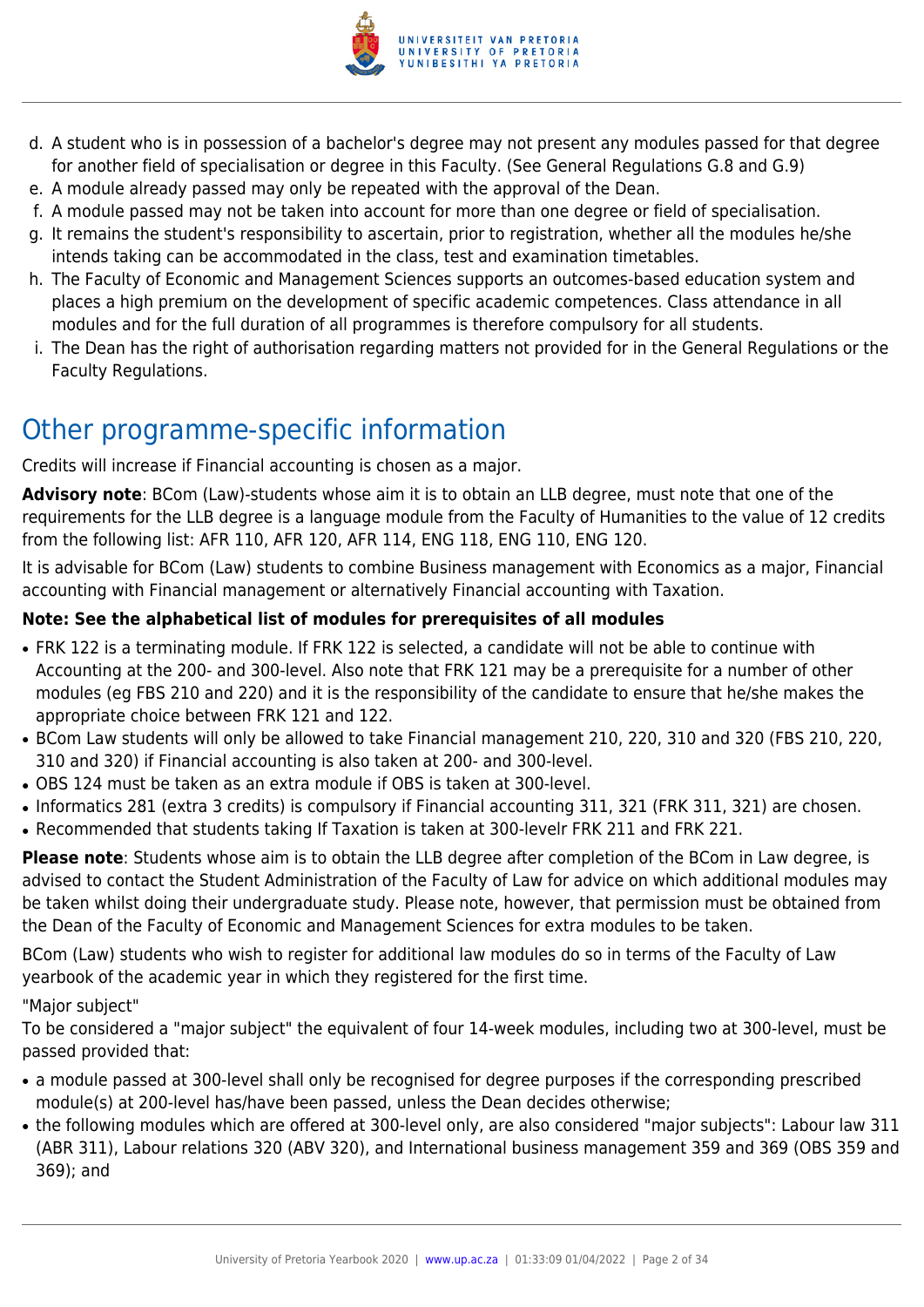

• only two 14-week modules, or the equivalent thereof, that are not preceded by the 100- and 200-level modules, may be taken for degree purposes. In other words, at least four 14-week modules must be taken at 300-level that are preceded by the 100- and 200-level, except for modules offered on 200- and 300-level only.

It is thus the responsibility of students to ensure before registration, that their curricula comply with all the requirements of the applicable regulations.

## Promotion to next study year

According to General Regulation G.3 students have to comply with certain requirements as set by the Faculty Board.

- a. A student must pass at least 4 core semester or 2 core year modules to be admitted to the subsequent year of study.
- b. If a student has passed less than the required minimum of 4 core semester or 2 core year modules, he/she will not be readmitted to the Faculty of Economic and Management Sciences. Such a student may apply in writing to the Faculty's Admissions Committee to be readmitted conditionally – with the proviso that the Admissions Committee may set further conditions with regards to the student's academic progress. The Faculty's Admissions Committee may deny a student's application for readmission.
- c. If a student has been readmitted conditionally, his/her academic progress will be monitored after the first semester examinations to determine whether he/she has complied with the requirements set by the Admissions Committee. If not, his/her studies will be suspended.
- d. A student whose studies have been suspended because of his/her poor academic performance has the right to appeal against the decision of the Faculty's Admissions Committee.
- e. A student may be refused promotion to a subsequent year of study if the prescribed tuition fees are not paid.
- f. A student may be refused admission to the examination, or promotion to a subsequent year of study or promotion in a module (if applicable) if he/ she fails to fulfil the attendance requirements. Class attendance in all modules and for the full duration of all programmes is compulsory for all students.

## Pass with distinction

- a. A degree may be awarded with distinction provided the candidate meets the following criteria:
- i. Completes the degree within three years;
- ii. Obtains a Cumulative Grade Point Average (CGPA) of 75%;
- iii. Repeated passed modules will not be considered. The initial pass mark of module will be used when calculating the GPA.
- b. A degree will only be awarded with distinction to transferees from other degrees in the Faculty of Economic and Management Sciences, other faculties and from other universities who still complete their bachelor degrees within three years (including the years registered for the other degree and credits transferred and recognised).
- c. The GPA will be not be rounded up to a whole number.
- d. Exceptional cases will be considered by the Dean.

## General information

**Minimum requirements for bachelor's degrees; semester and year modules; new regulations**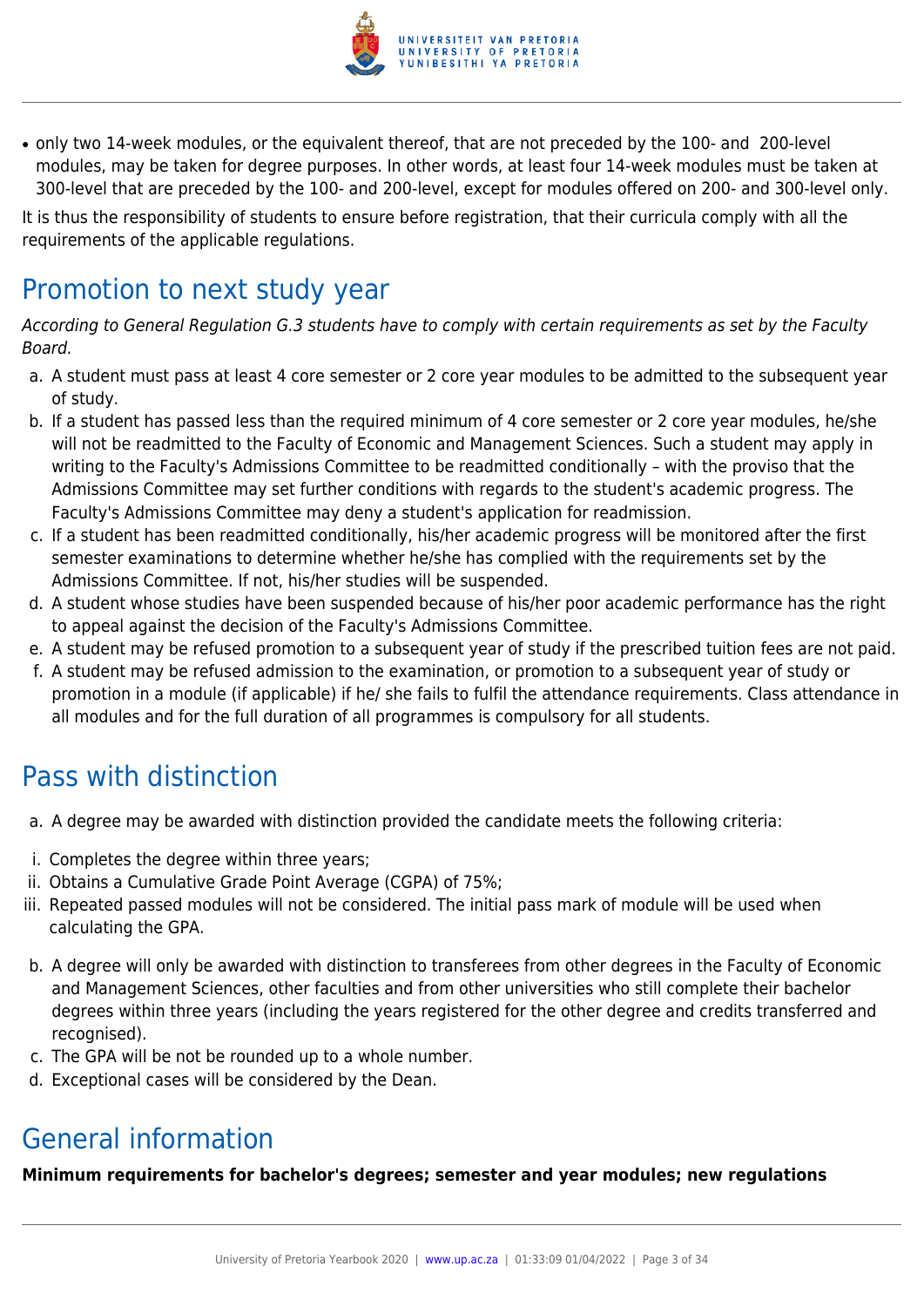

- 1. Students who commenced their studies before 2015 must complete the programme in terms of the curriculum of the year in which they commenced their studies, or in terms of the curriculum of the year in which they switched to their current field of specialisation. Students who prefer to do so may, however, apply to change over to the latest curriculum, but then they should comply with all the requirements thereof and they may not revert to the regulations of an earlier year.
- 2. Students who are registering for a degree programme for the first time from 2015 onward must take the modules indicated under the particular field of specialisation.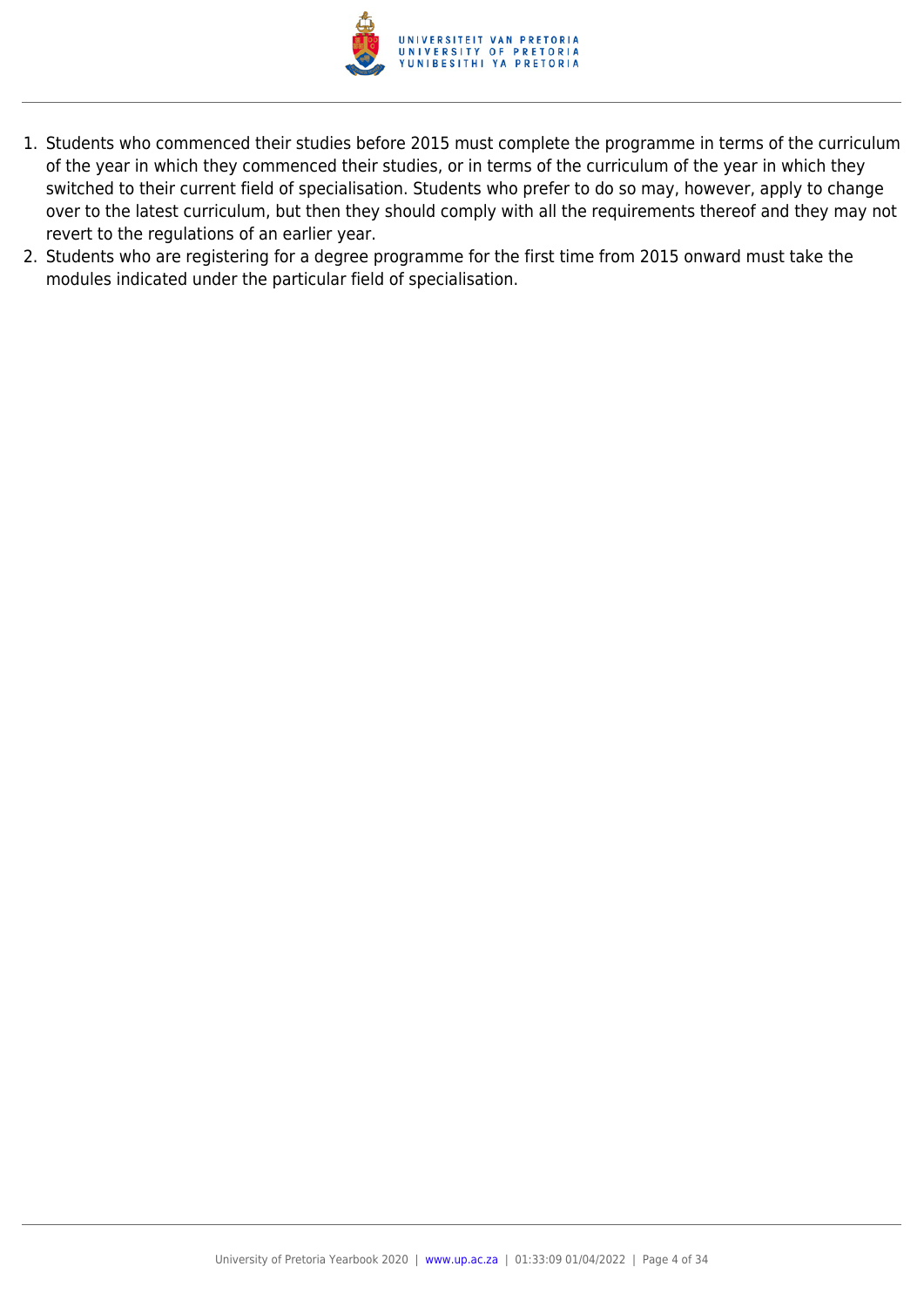

## Curriculum: Year 1

**Minimum credits: 149**

## **Fundamental modules**

## **Afrikaans 110 (AFR 110)**

| <b>Module credits</b>         | 12.00                                                                                                                                                                                                     |
|-------------------------------|-----------------------------------------------------------------------------------------------------------------------------------------------------------------------------------------------------------|
| <b>Service modules</b>        | Faculty of Engineering, Built Environment and Information Technology<br><b>Faculty of Education</b><br>Faculty of Economic and Management Sciences<br>Faculty of Law<br><b>Faculty of Health Sciences</b> |
| <b>Prerequisites</b>          | No prerequisites.                                                                                                                                                                                         |
| <b>Contact time</b>           | 2 discussion classes per week, 2 lectures per week                                                                                                                                                        |
| <b>Language of tuition</b>    | Module is presented in Afrikaans                                                                                                                                                                          |
| <b>Department</b>             | Afrikaans                                                                                                                                                                                                 |
| <b>Period of presentation</b> | Semester 1                                                                                                                                                                                                |

#### **Module content**

**Taalkundekomponent**: Inleiding tot die Afrikaanse taalkunde met klem op lees-en skryfvaardigheid. **Letterkundekomponent**: Inleiding tot die Afrikaanse en Nederlandse letterkunde aan die hand van kortverhale en gedigte.

## **Afrikaans 114 (AFR 114)**

| <b>Module credits</b>         | 12.00                                                         |
|-------------------------------|---------------------------------------------------------------|
| <b>Service modules</b>        | Faculty of Economic and Management Sciences<br>Faculty of Law |
| <b>Prerequisites</b>          | No prerequisites.                                             |
| <b>Contact time</b>           | 2 lectures per week                                           |
| <b>Language of tuition</b>    | Module is presented in Afrikaans                              |
| <b>Department</b>             | Afrikaans                                                     |
| <b>Period of presentation</b> | Semester 1                                                    |

#### **Module content**

Afrikaans for speakers of other languages (1) \*No mother tongue speakers of Afrikaans will be allowed to take this module. A subject for advanced learners of Afrikaans. A basic knowledge of Afrikaans grammar and listening, reading, writing and speaking skills are required.

## **Afrikaans 120 (AFR 120)**

**Module credits** 12.00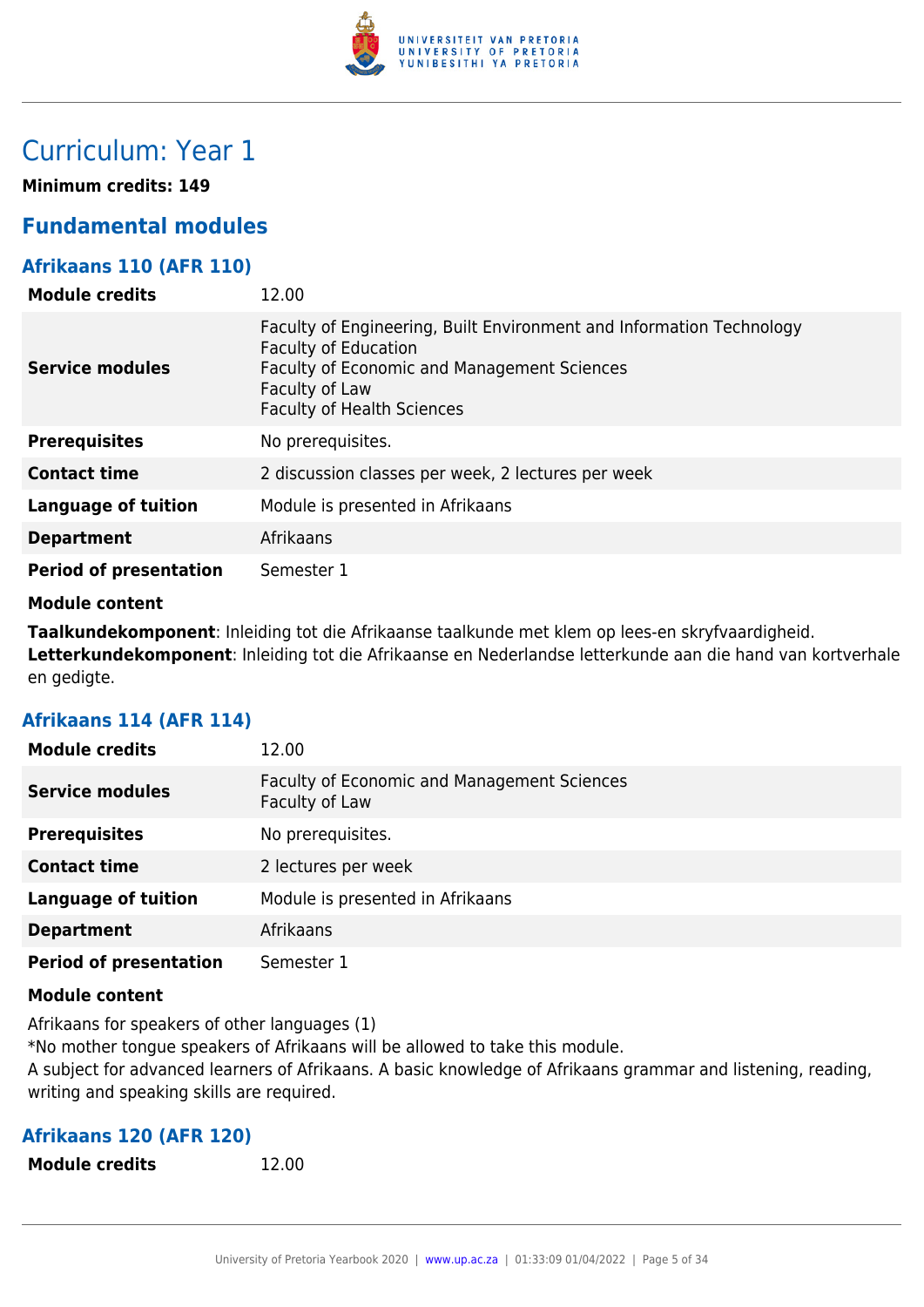

| <b>Service modules</b>        | Faculty of Engineering, Built Environment and Information Technology<br><b>Faculty of Education</b><br>Faculty of Economic and Management Sciences<br>Faculty of Law<br><b>Faculty of Health Sciences</b> |
|-------------------------------|-----------------------------------------------------------------------------------------------------------------------------------------------------------------------------------------------------------|
| <b>Prerequisites</b>          | No prerequisites.                                                                                                                                                                                         |
| <b>Contact time</b>           | 2 discussion classes per week, 2 lectures per week                                                                                                                                                        |
| <b>Language of tuition</b>    | Module is presented in Afrikaans                                                                                                                                                                          |
| <b>Department</b>             | Afrikaans                                                                                                                                                                                                 |
| <b>Period of presentation</b> | Semester 2                                                                                                                                                                                                |
| <b>Module content</b>         |                                                                                                                                                                                                           |

**Taalkundekomponent**: Inleiding tot die Afrikaanse sintaksis, fonetiek en taalgeskiedenis. **Letterkundekomponent**:Inleiding tot die Romankuns Inleiding tot die Drama

## **Academic information management 111 (AIM 111)**

| <b>Module credits</b>         | 4.00                                                                                                                                                                                                                                                                                                                          |
|-------------------------------|-------------------------------------------------------------------------------------------------------------------------------------------------------------------------------------------------------------------------------------------------------------------------------------------------------------------------------|
| <b>Service modules</b>        | Faculty of Engineering, Built Environment and Information Technology<br><b>Faculty of Education</b><br>Faculty of Economic and Management Sciences<br><b>Faculty of Humanities</b><br>Faculty of Law<br><b>Faculty of Health Sciences</b><br>Faculty of Natural and Agricultural Sciences<br>Faculty of Theology and Religion |
| <b>Prerequisites</b>          | No prerequisites.                                                                                                                                                                                                                                                                                                             |
| <b>Contact time</b>           | 2 lectures per week                                                                                                                                                                                                                                                                                                           |
| Language of tuition           | Module is presented in English                                                                                                                                                                                                                                                                                                |
| <b>Department</b>             | <b>Information Science</b>                                                                                                                                                                                                                                                                                                    |
| <b>Period of presentation</b> | Semester 1                                                                                                                                                                                                                                                                                                                    |

#### **Module content**

Find, evaluate, process, manage and present information resources for academic purposes using appropriate technology.

#### **Academic information management 121 (AIM 121)**

**Module credits** 4.00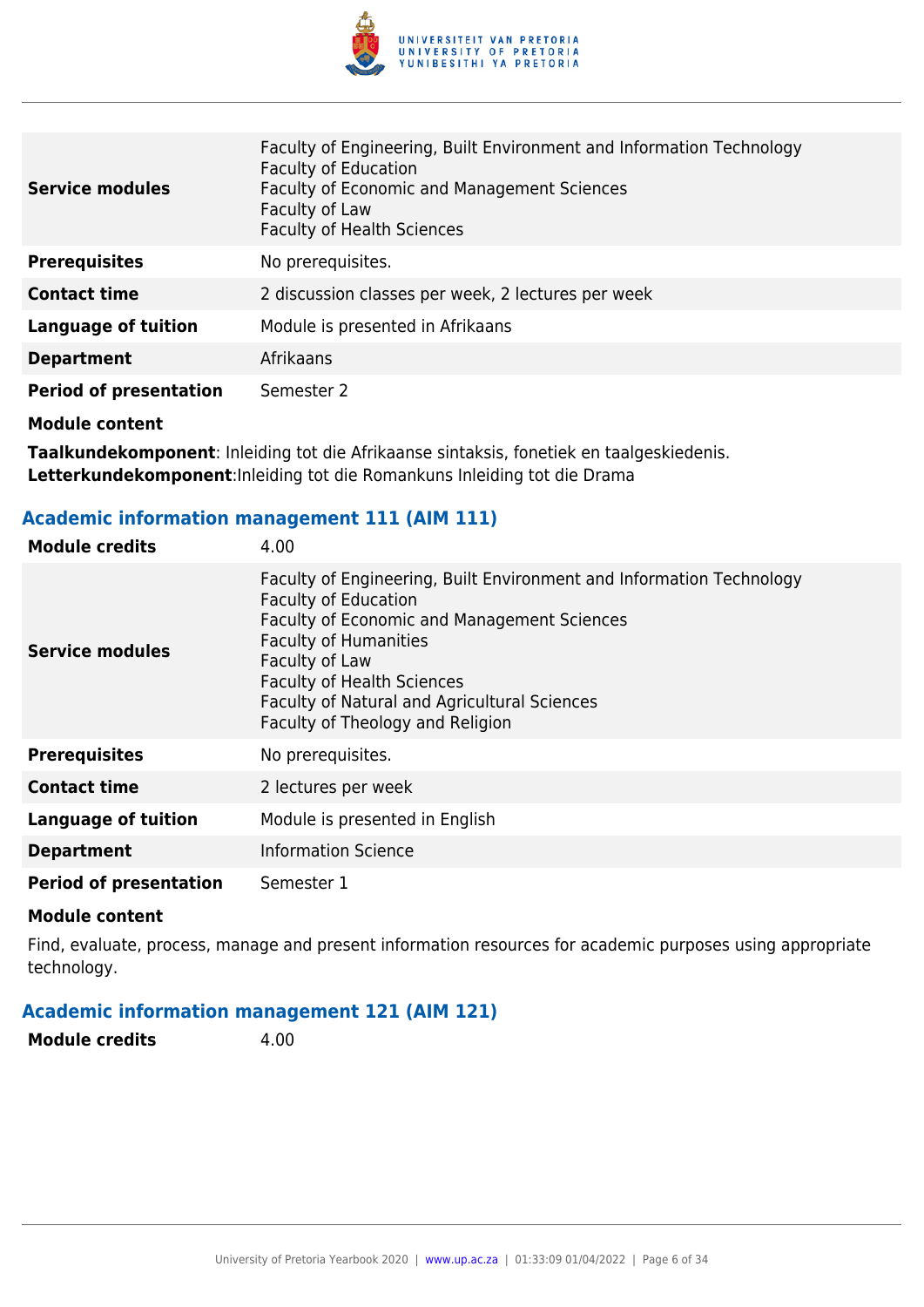

| <b>Service modules</b>        | Faculty of Engineering, Built Environment and Information Technology<br><b>Faculty of Education</b><br><b>Faculty of Economic and Management Sciences</b><br><b>Faculty of Humanities</b><br>Faculty of Law<br><b>Faculty of Health Sciences</b><br>Faculty of Natural and Agricultural Sciences<br>Faculty of Theology and Religion<br><b>Faculty of Veterinary Science</b> |
|-------------------------------|------------------------------------------------------------------------------------------------------------------------------------------------------------------------------------------------------------------------------------------------------------------------------------------------------------------------------------------------------------------------------|
| <b>Prerequisites</b>          | No prerequisites.                                                                                                                                                                                                                                                                                                                                                            |
| <b>Contact time</b>           | 2 lectures per week                                                                                                                                                                                                                                                                                                                                                          |
| <b>Language of tuition</b>    | Module is presented in English                                                                                                                                                                                                                                                                                                                                               |
| <b>Department</b>             | <b>Informatics</b>                                                                                                                                                                                                                                                                                                                                                           |
| <b>Period of presentation</b> | Semester 2                                                                                                                                                                                                                                                                                                                                                                   |

Apply effective search strategies in different technological environments. Demonstrate the ethical and fair use of information resources. Integrate 21st-century communications into the management of academic information.

## **English 110 (ENG 110)**

| <b>Module credits</b>         | 12.00                                                                                                                                                                                                            |
|-------------------------------|------------------------------------------------------------------------------------------------------------------------------------------------------------------------------------------------------------------|
| <b>Service modules</b>        | Faculty of Engineering, Built Environment and Information Technology<br><b>Faculty of Education</b><br><b>Faculty of Economic and Management Sciences</b><br>Faculty of Law<br><b>Faculty of Health Sciences</b> |
| <b>Prerequisites</b>          | No prerequisites.                                                                                                                                                                                                |
| <b>Contact time</b>           | 1 discussion class per week, 2 lectures per week, 2 web-based periods per week                                                                                                                                   |
| <b>Language of tuition</b>    | Module is presented in English                                                                                                                                                                                   |
| <b>Department</b>             | English                                                                                                                                                                                                          |
| <b>Period of presentation</b> | Semester 1                                                                                                                                                                                                       |

#### **Module content**

\*Alternative evening classes - 2 discussion classes per week Introduction to Literature in English (1) This module introduces the study of literature by examining a number of texts representing different genres (poetry, prose, drama). The texts studied here will be mainly from the pre-twentieth century era and may include texts written in English from both Africa and other parts of the world. The aim of this module is to equip students with the critical and analytical skills required for a perceptive reading of poetry, novels and plays.

#### **English for specific purposes 118 (ENG 118)**

**Module credits** 12.00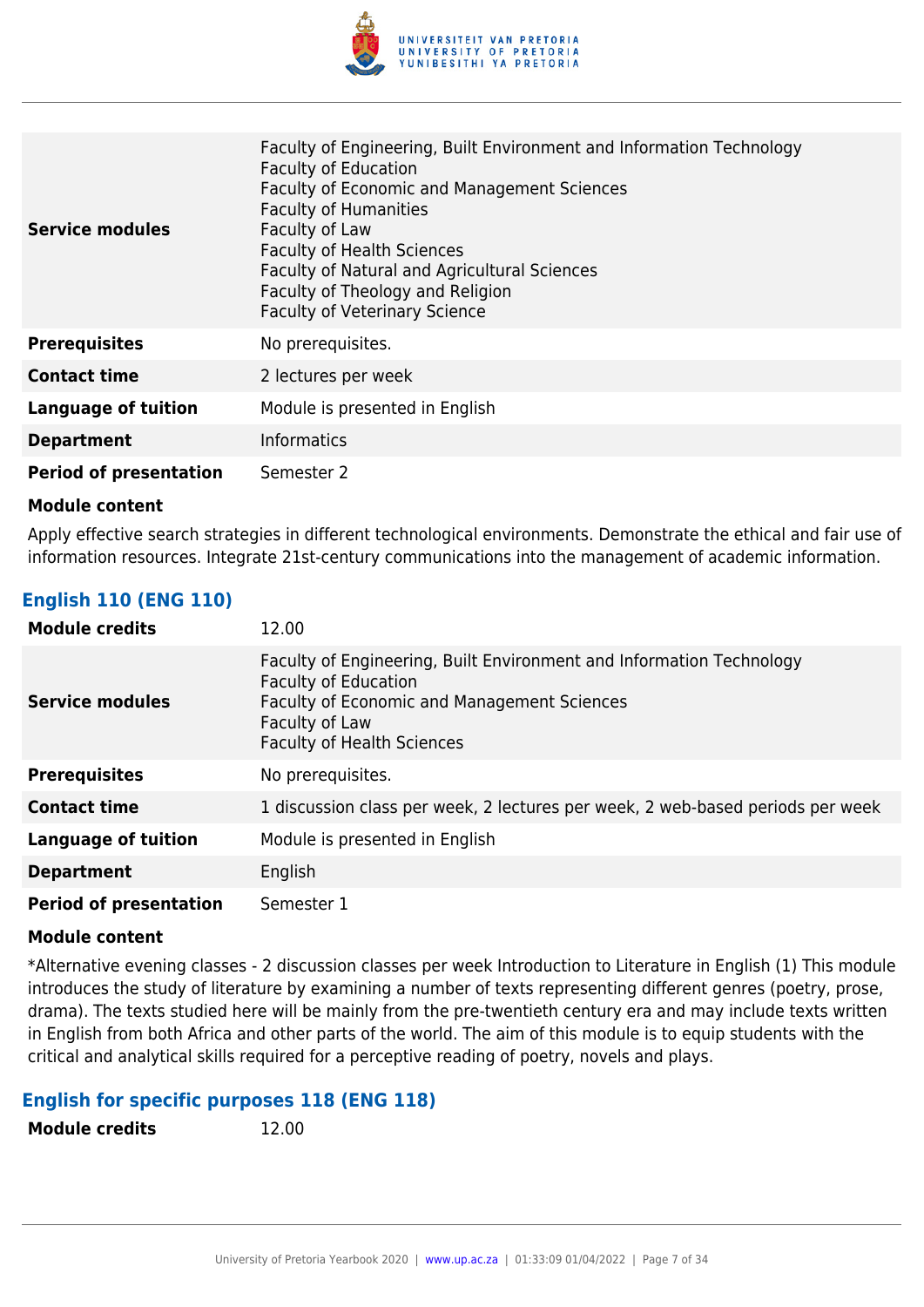

| <b>Service modules</b>        | Faculty of Engineering, Built Environment and Information Technology<br>Faculty of Economic and Management Sciences<br>Faculty of Law |
|-------------------------------|---------------------------------------------------------------------------------------------------------------------------------------|
| <b>Prerequisites</b>          | No prerequisites.                                                                                                                     |
| <b>Contact time</b>           | 2 lectures per week                                                                                                                   |
| <b>Language of tuition</b>    | Module is presented in English                                                                                                        |
| <b>Department</b>             | English                                                                                                                               |
| <b>Period of presentation</b> | Semester 1                                                                                                                            |

This module is intended to equip students with a thorough knowledge of English grammar and is particularly useful for those interested in a career in teaching, editing, document design or other forms of language practice.

## **English 120 (ENG 120)**

| <b>Module credits</b>         | 12.00                                                                                                                                                                                                            |
|-------------------------------|------------------------------------------------------------------------------------------------------------------------------------------------------------------------------------------------------------------|
| <b>Service modules</b>        | Faculty of Engineering, Built Environment and Information Technology<br><b>Faculty of Education</b><br><b>Faculty of Economic and Management Sciences</b><br>Faculty of Law<br><b>Faculty of Health Sciences</b> |
| <b>Prerequisites</b>          | No prerequisites.                                                                                                                                                                                                |
| <b>Contact time</b>           | 1 discussion class per week, 2 lectures per week                                                                                                                                                                 |
| <b>Language of tuition</b>    | Module is presented in English                                                                                                                                                                                   |
| <b>Department</b>             | English                                                                                                                                                                                                          |
| <b>Period of presentation</b> | Semester 2                                                                                                                                                                                                       |

#### **Module content**

\*Alternative evening classes: 2 discussion classes per week

Introduction to Literature in English (2)

This module introduces the study of post-nineteenth century literature by examining a number of texts representing different genres (poetry, drama, prose). Texts will be from both Africa and other parts of the world. By the end of this module students should have the background and analytical skills to perceptively read modern and contemporary poetry, novels and plays.

#### **Jurisprudence 110 (JUR 110)**

| <b>Module credits</b>      | 15.00                                                                       |
|----------------------------|-----------------------------------------------------------------------------|
| <b>Service modules</b>     | Faculty of Economic and Management Sciences<br><b>Faculty of Humanities</b> |
| <b>Prerequisites</b>       | No prerequisites.                                                           |
| <b>Contact time</b>        | 1 tutorial per week, 4 lectures per week, 4 seminars                        |
| <b>Language of tuition</b> | Module is presented in English                                              |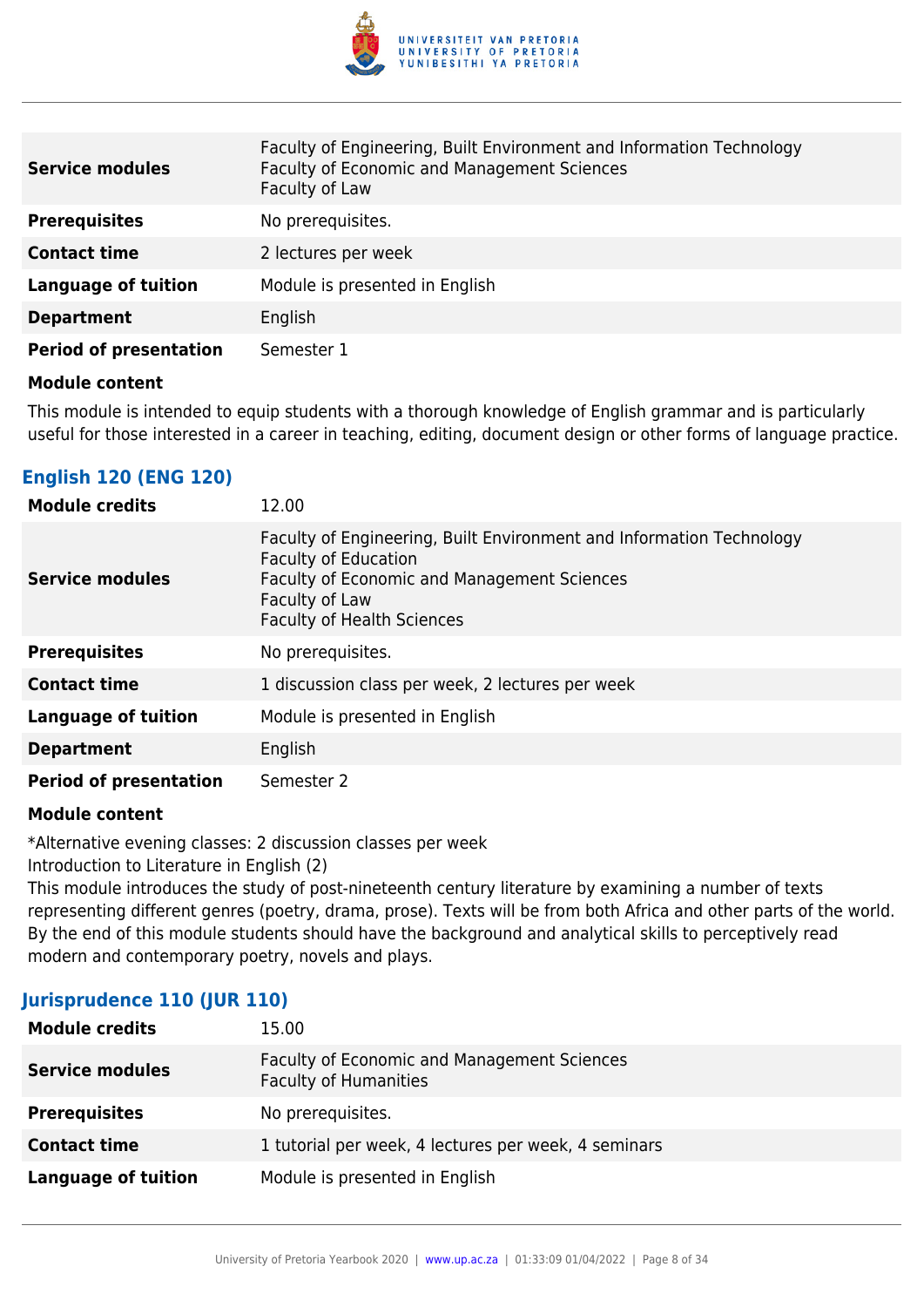

#### **Department Iurisprudence**

## **Period of presentation** Semester 1

## **Module content**

\*For LLB and BA/BCom specialising in law

The module has both a theoretical and skills component. All elements described below will encompass conceptual knowledge combined with practical application.

UNDERLYING JURISPRUDENTIAL ASPECTS OF LAW / THE LAW IN GENERAL

- (a) A first-year definition of law / the Law
- (b) The relationships between law and society, law and history, law and politics, law and language
- (c) Being a law student or lawyer in South Africa
- (d) Introduction to different perspectives on the law

## THE SOUTH AFRICAN LEGAL SYSTEM AND ITS HISTORICAL DEVELOPMENT

SOURCES OF SOUTH AFRICAN LAW AND THEIR HISTORICAL DEVELOPMENT

- (a) Introduction to characteristics and components of the South African legal system
- (b) Mixed legal systems
- (c) The South African Constitution and its historical development
- (d) Customary law and its historical development
- (e) Common law and its historical development
- (f) Primary and other sources of modern South African law

(g) Applying the sources of law to a set of facts and relying on the sources of law to answer a jurisprudential question.

THE ABOVE CONTENT FORMS THE BASIS OF THE SKILLS COMPONENT (INCORPORATING ACADEMIC LITERACY SKILLS) WHICH CONSISTS OF:

- (a) Conducting research in the library
- (b) Finding, reading and applying the sources of law
- (c) Reading, understanding and summarising texts on topics of law
- (d) Analysing, criticising and improving ("edit") a piece of writing on the law in a theoretical sense; and
- (e) Writing a well-constructed essay or paragraph on legal problems and topics of law or legal history.

## **Jurisprudence 120 (JUR 120)**

| <b>Module credits</b>         | 15.00                                                                              |
|-------------------------------|------------------------------------------------------------------------------------|
| <b>Service modules</b>        | <b>Faculty of Economic and Management Sciences</b><br><b>Faculty of Humanities</b> |
| <b>Prerequisites</b>          | No prerequisites.                                                                  |
| <b>Contact time</b>           | 1 tutorial per week, 4 lectures per week, 4 seminars                               |
| <b>Language of tuition</b>    | Module is presented in English                                                     |
| <b>Department</b>             | Jurisprudence                                                                      |
| <b>Period of presentation</b> | Semester 2                                                                         |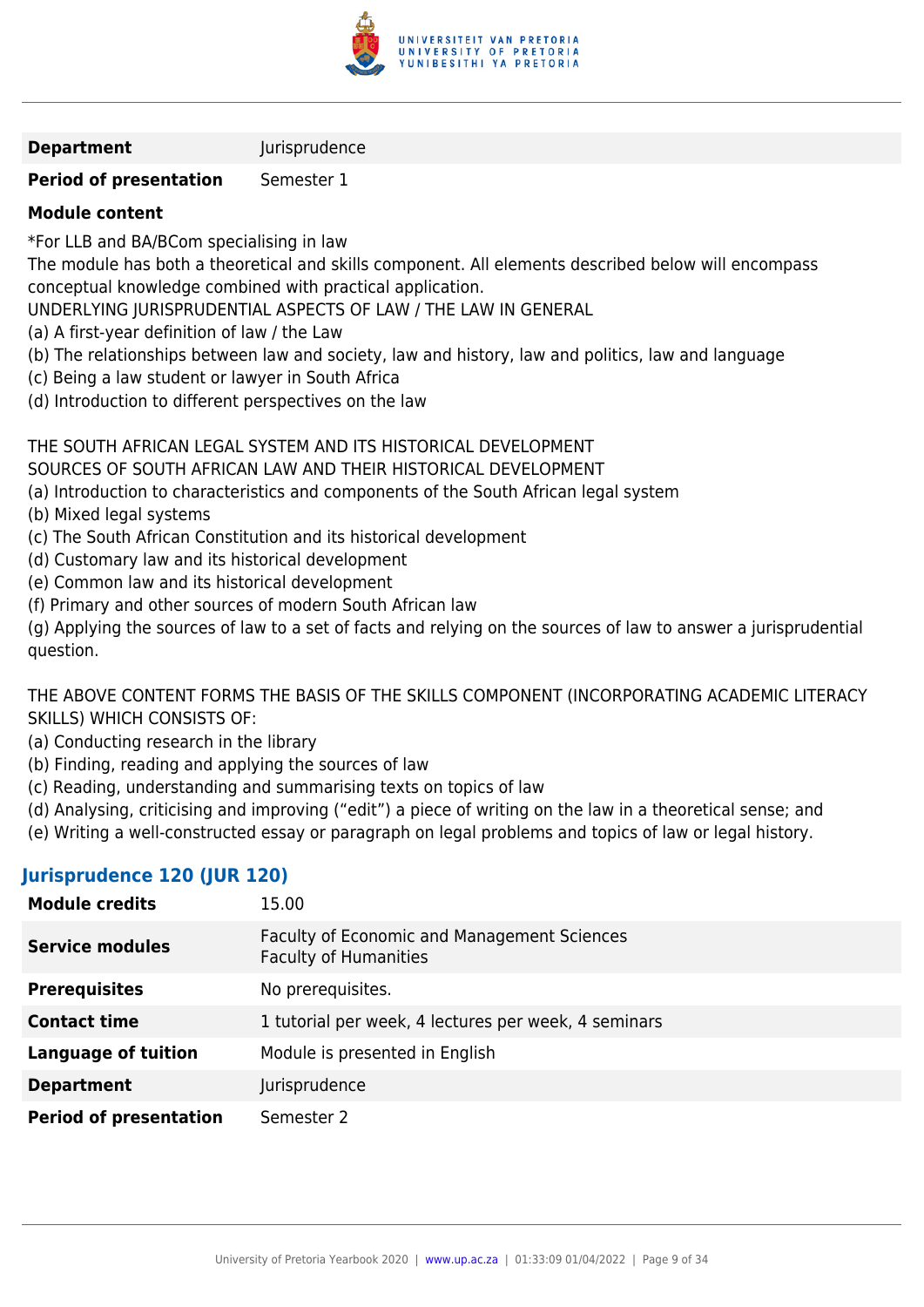

\*For LLB and BA/BCom specialising in law BASIC PRINCIPLES OF THE:

- (a) Law of obligations (contract and delict)
- (b) Criminal law
- (c) Law of civil procedure;
- (d) Law of criminal procedure; and
- (e) Law of evidence.

ACCESS TO JUSTICE:

(a) Courts and alternative dispute resolution;

(b) Legal profession; and

(c) Access to justice and its promotion in South Africa (the idea, problems, representation in criminal matters, role of different organisations, etc).

THE ABOVE CONTENT FORMS THE BASIS OF THE SKILLS COMPONENT (INCORPORATING ACADEMIC LITERACY SKILLS) WHICH CONSISTS OF:

(a) Drafting a simple contract based upon a set of facts (law of contract)

(b) Reading, understanding, summarising a case on the law of delict and applying the principles of legal argument and logic to it

(c) Summarising, analysing, criticising and improving ("edit") a piece of writing on the law of evidence

(d) Understanding and applying the principles of examination in chief, cross-examination and re-examination to a concrete set of facts with a view to participation in a "moot court" or debate.

## **Academic orientation 107 (UPO 107)**

| <b>Module credits</b>         | 0.00                                          |
|-------------------------------|-----------------------------------------------|
| Language of tuition           | Module is presented in English                |
| <b>Department</b>             | Economic and Management Sciences Deans Office |
| <b>Period of presentation</b> | Year                                          |

## **Core modules**

#### **Economics 110 (EKN 110)**

| <b>Module credits</b>  | 10.00                                                                                                                                                                               |
|------------------------|-------------------------------------------------------------------------------------------------------------------------------------------------------------------------------------|
| <b>Service modules</b> | Faculty of Engineering, Built Environment and Information Technology<br><b>Faculty of Education</b><br><b>Faculty of Humanities</b><br>Faculty of Natural and Agricultural Sciences |
| <b>Prerequisites</b>   | No prerequisites.                                                                                                                                                                   |
| <b>Contact time</b>    | 1 discussion class per week, 2 lectures per week                                                                                                                                    |
| Language of tuition    | Module is presented in English                                                                                                                                                      |
| <b>Department</b>      | <b>Economics</b>                                                                                                                                                                    |
|                        |                                                                                                                                                                                     |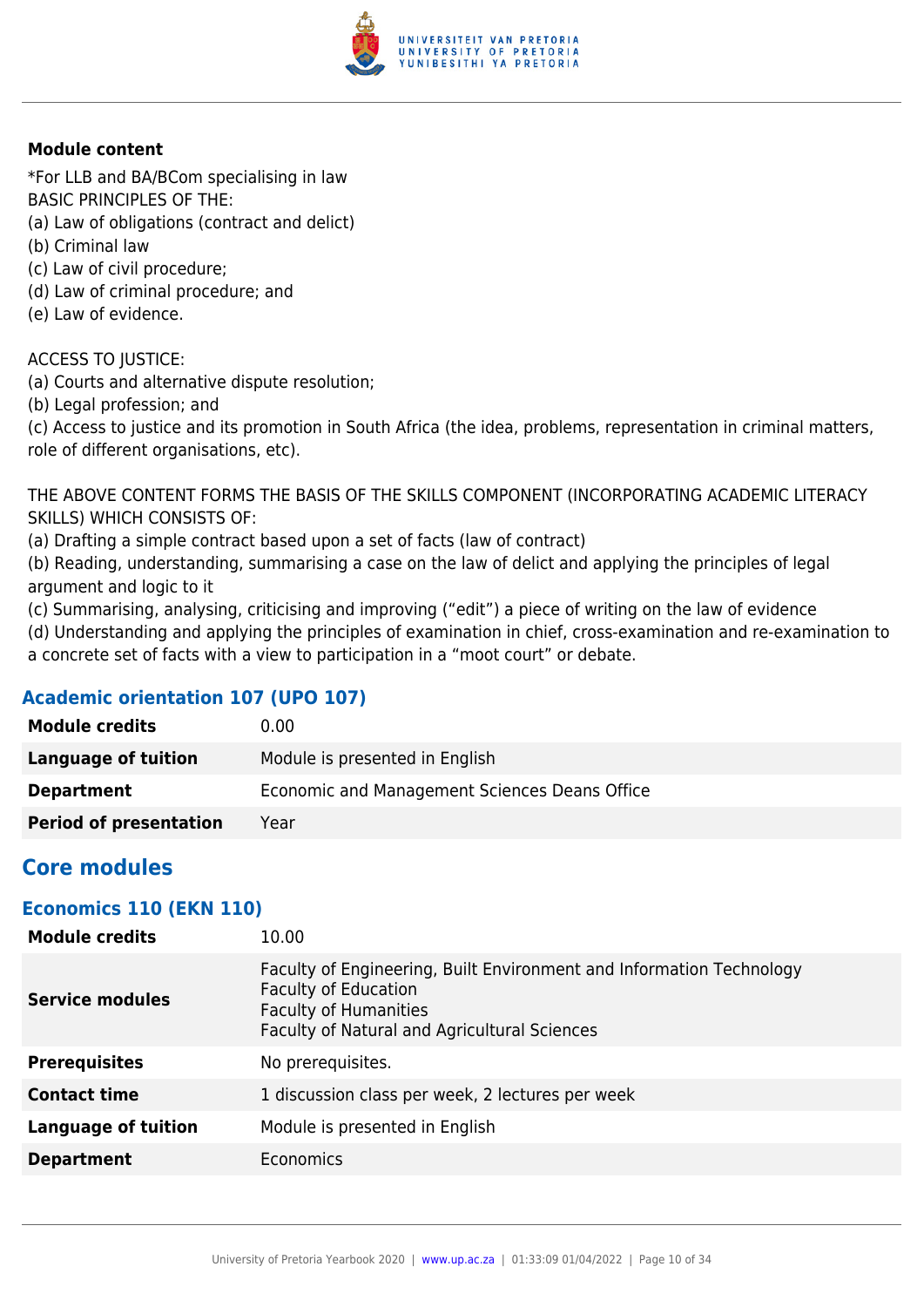

#### **Period of presentation** Semester 1

#### **Module content**

This module deals with the core principles of economics. A distinction between macroeconomics and microeconomics is made. A discussion of the market system and circular flow of goods, services and money is followed by a section dealing with microeconomic principles, including demand and supply analysis, consumer behaviour and utility maximisation, production and the costs thereof, and the different market models and firm behaviour. Labour market institutions and issues, wage determination, as well as income inequality and poverty are also addressed. A section of money, banking, interest rates and monetary policy concludes the course.

## **Economics 120 (EKN 120)**

| <b>Module credits</b>         | 10.00                                                                                                                                                                               |
|-------------------------------|-------------------------------------------------------------------------------------------------------------------------------------------------------------------------------------|
| <b>Service modules</b>        | Faculty of Engineering, Built Environment and Information Technology<br><b>Faculty of Education</b><br><b>Faculty of Humanities</b><br>Faculty of Natural and Agricultural Sciences |
| <b>Prerequisites</b>          | EKN 110 GS or EKN 113 GS and at least 4 (50-59%) in Mathematics in the Grade<br>12 examination or 60% in STK 113 and concurrently registered for STK 123                            |
| <b>Contact time</b>           | 1 discussion class per week, 2 lectures per week                                                                                                                                    |
| <b>Language of tuition</b>    | Module is presented in English                                                                                                                                                      |
| <b>Department</b>             | <b>Economics</b>                                                                                                                                                                    |
| <b>Period of presentation</b> | Semester 2                                                                                                                                                                          |

#### **Module content**

This module deals with the core principles of economics, especially macroeconomic measurement the private and public sectors of the South African economy receive attention, while basic macroeconomic relationships and the measurement of domestic output and national income are discussed. Aggregate demand and supply analysis stands core to this course which is also used to introduce students to the analysis of economic growth, unemployment and inflation. The microeconomics of government is addressed in a separate section, followed by a section on international economics, focusing on international trade, exchange rates and the balance of payments. The economics of developing countries and South Africa in the global economy conclude the course.

## **Financial accounting 111 (FRK 111)**

| <b>Module credits</b>      | 10.00                                                                                                                                                                        |
|----------------------------|------------------------------------------------------------------------------------------------------------------------------------------------------------------------------|
| <b>Service modules</b>     | Faculty of Engineering, Built Environment and Information Technology<br><b>Faculty of Education</b><br>Faculty of Law<br><b>Faculty of Natural and Agricultural Sciences</b> |
| <b>Prerequisites</b>       | No prerequisites.                                                                                                                                                            |
| <b>Contact time</b>        | 4 lectures per week                                                                                                                                                          |
| <b>Language of tuition</b> | Module is presented in English                                                                                                                                               |
| <b>Department</b>          | Accounting                                                                                                                                                                   |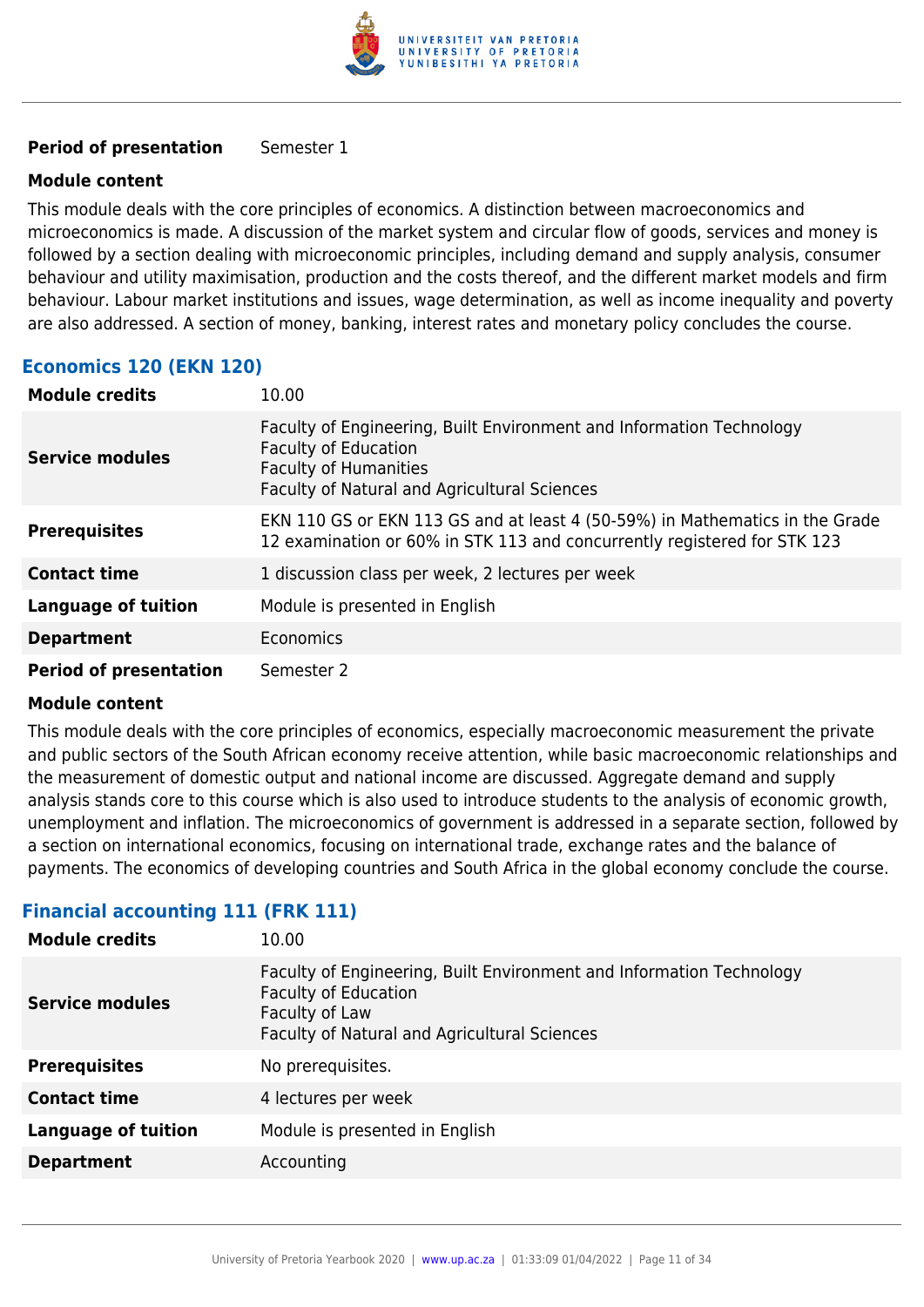

#### **Period of presentation** Semester 1

#### **Module content**

The nature and function of accounting; the development of accounting; financial position; financial result; the recording process; processing of accounting data; treatment of VAT; elementary income statement and balance sheet; flow of documents; accounting systems; introduction to internal control and internal control measures; bank reconciliations; control accounts; adjustments; financial statements of a sole proprietorship; the accounting framework.

## **Financial accounting 121 (FRK 121)**

| <b>Module credits</b>         | 12.00                                                                                                                                               |
|-------------------------------|-----------------------------------------------------------------------------------------------------------------------------------------------------|
| <b>Service modules</b>        | Faculty of Engineering, Built Environment and Information Technology<br><b>Faculty of Education</b><br>Faculty of Natural and Agricultural Sciences |
| <b>Prerequisites</b>          | <b>FRK 111 GS</b>                                                                                                                                   |
| <b>Contact time</b>           | 4 lectures per week                                                                                                                                 |
| <b>Language of tuition</b>    | Module is presented in English                                                                                                                      |
| <b>Department</b>             | Accounting                                                                                                                                          |
| <b>Period of presentation</b> | Semester 2                                                                                                                                          |

#### **Module content**

Property, plant and equipment; intangible assets; inventories; liabilities; presentation of financial statements; enterprises without profit motive; partnerships; companies; close corporations; cash flow statements; analysis and interpretation of financial statements.

## **Financial accounting 122 (FRK 122)**

| <b>Module credits</b>         | 12.00                                                                                                                                  |
|-------------------------------|----------------------------------------------------------------------------------------------------------------------------------------|
| <b>Service modules</b>        | Faculty of Engineering, Built Environment and Information Technology<br>Faculty of Law<br>Faculty of Natural and Agricultural Sciences |
| <b>Prerequisites</b>          | FRK 111 GS or FRK 133, FRK 143                                                                                                         |
| <b>Contact time</b>           | 4 lectures per week                                                                                                                    |
| <b>Language of tuition</b>    | Module is presented in English                                                                                                         |
| <b>Department</b>             | Accounting                                                                                                                             |
| <b>Period of presentation</b> | Semester 2                                                                                                                             |

#### **Module content**

Budgeting, payroll accounting, taxation – income tax and an introduction to other types of taxes, credit and the new Credit Act, insurance, accounting for inventories (focus on inventory and the accounting entries, not calculations), interpretation of financial statements.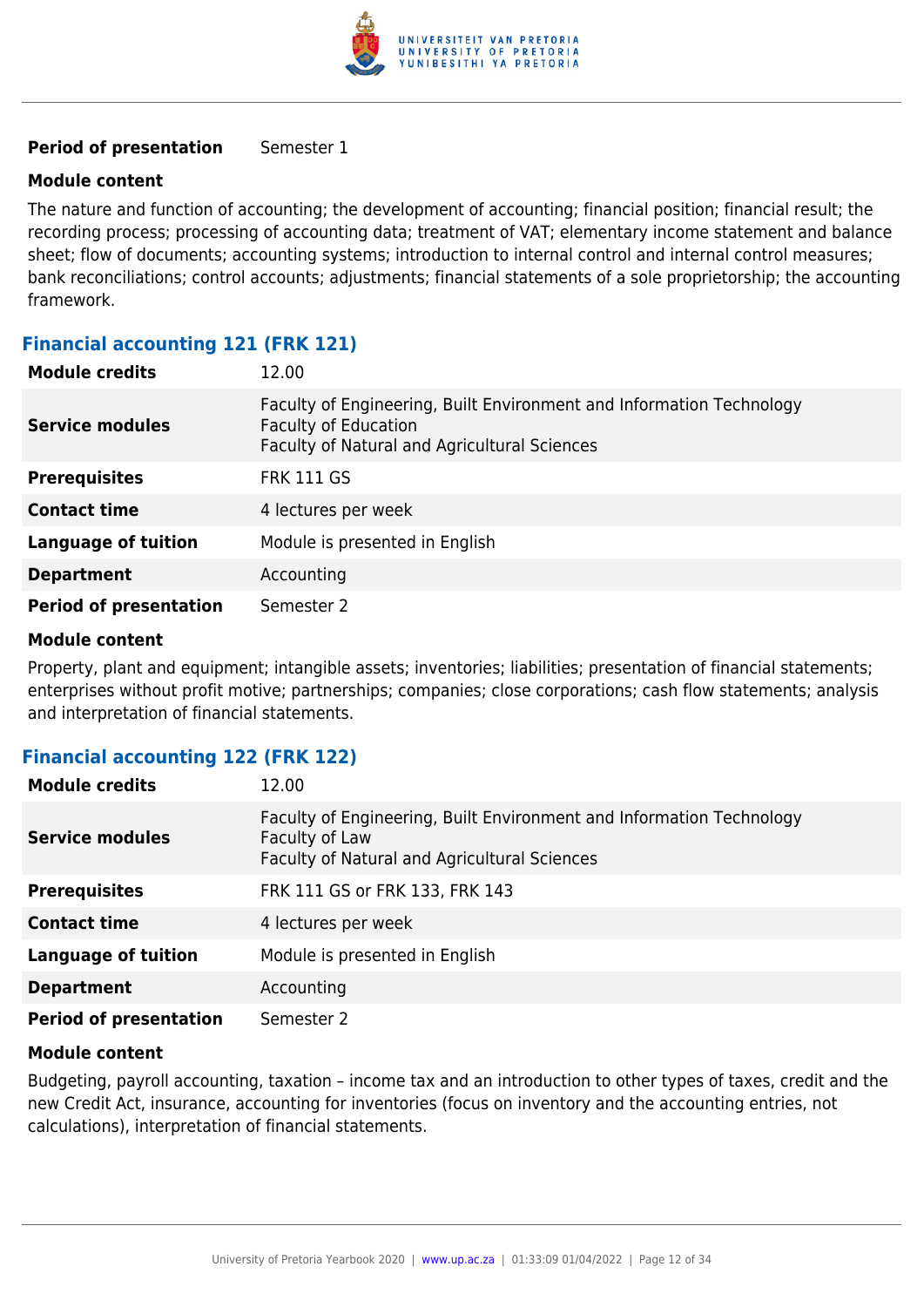

## **Informatics 183 (INF 183)**

| <b>Module credits</b>         | 3.00                           |
|-------------------------------|--------------------------------|
| <b>Prerequisites</b>          | No prerequisites.              |
| <b>Contact time</b>           | 1 practical per week           |
| <b>Language of tuition</b>    | Module is presented in English |
| <b>Department</b>             | <b>Informatics</b>             |
| <b>Period of presentation</b> | Year                           |
| <b>Module content</b>         |                                |

Computer processing of accounting information.

## **Business management 114 (OBS 114)**

| <b>Module credits</b>         | 10.00                                                                                                                                                                        |
|-------------------------------|------------------------------------------------------------------------------------------------------------------------------------------------------------------------------|
| <b>Service modules</b>        | Faculty of Engineering, Built Environment and Information Technology<br>Faculty of Education<br><b>Faculty of Humanities</b><br>Faculty of Natural and Agricultural Sciences |
| <b>Prerequisites</b>          | May not be included in the same curriculum as OBS 155                                                                                                                        |
| <b>Contact time</b>           | 3 lectures per week                                                                                                                                                          |
| <b>Language of tuition</b>    | Module is presented in English                                                                                                                                               |
| <b>Department</b>             | <b>Business Management</b>                                                                                                                                                   |
| <b>Period of presentation</b> | Semester 1                                                                                                                                                                   |

#### **Module content**

The entrepreneurial mind-set; managers and managing; values, attitudes, emotions, and culture: the manager as a person; ethics and social responsibility; decision making; leadership and responsible leadership; effective groups and teams; managing organizational structure and culture inclusive of the different functions of a generic organisation and how they interact (marketing; finance; operations; human resources and general management); contextualising Sustainable Development Goals (SDG) in each of the topics.

| <b>Module credits</b>         | 10.00                                                                       |
|-------------------------------|-----------------------------------------------------------------------------|
| <b>Service modules</b>        | Faculty of Economic and Management Sciences<br><b>Faculty of Humanities</b> |
| <b>Prerequisites</b>          | No prerequisites.                                                           |
| <b>Contact time</b>           | 1 tutorial per week, 2 lectures per week                                    |
| <b>Language of tuition</b>    | Module is presented in English                                              |
| <b>Department</b>             | Private Law                                                                 |
| <b>Period of presentation</b> | Semester 1                                                                  |

#### **Law of persons 110 (PSR 110)**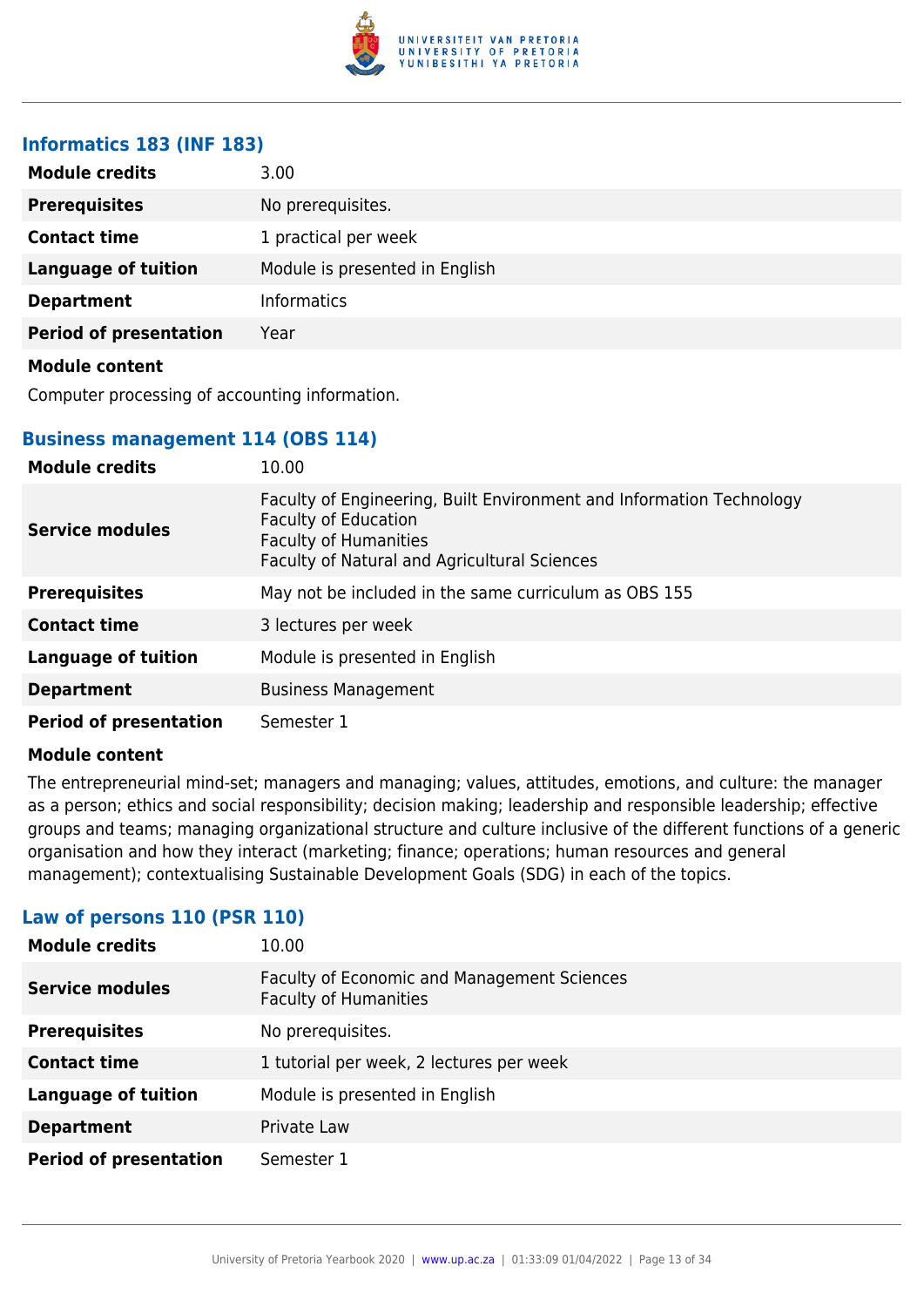

\*For LLB and BA/BCom specialising in Law The legal rules in respect of the coming into existence, private law status and termination of a natural person or legal subject

## **Roman law 120 (ROM 120)**

| <b>Module credits</b>         | 10.00                                              |
|-------------------------------|----------------------------------------------------|
| <b>Service modules</b>        | <b>Faculty of Economic and Management Sciences</b> |
| <b>Prerequisites</b>          | No prerequisites.                                  |
| <b>Contact time</b>           | 1 tutorial per week, 3 lectures per week           |
| <b>Language of tuition</b>    | Module is presented in English                     |
| <b>Department</b>             | Jurisprudence                                      |
| <b>Period of presentation</b> | Semester 2                                         |

#### **Module content**

\*For LLB and BA/BCom specialising in law

General introduction to Roman law and European law as foundations of South African private law INTRODUCTION TO THE ROMAN LAW OF THINGS

- (a) Things, real rights, possession
- (b) Ownership, limitations, acquisition, protection
- (c) Limited real rights, servitudes, real security

#### INTRODUCTION TO THE ROMAN LAW OF CONTRACT

- (a) General principles of the law of contract
- (b) Specific contracts
- (c) Quasi contracts

#### INTRODUCTION TO THE ROMAN LAW OF DELICT

- (a) General principles of the law of delict
- (b) Specific delicts
- (c) Quasi delicts

## **Statistics 110 (STK 110)**

| <b>Module credits</b>      | 13.00                                                                                                                                                                               |
|----------------------------|-------------------------------------------------------------------------------------------------------------------------------------------------------------------------------------|
| <b>Service modules</b>     | Faculty of Engineering, Built Environment and Information Technology<br><b>Faculty of Education</b><br><b>Faculty of Humanities</b><br>Faculty of Natural and Agricultural Sciences |
| <b>Prerequisites</b>       | At least 5 (60-69%) in Mathematics in the Grade 12 examination. Candidates who<br>do not qualify for STK 110 must register for STK 113 and STK 123                                  |
| <b>Contact time</b>        | 1 practical per week, 1 tutorial per week, 3 lectures per week                                                                                                                      |
| <b>Language of tuition</b> | Module is presented in English                                                                                                                                                      |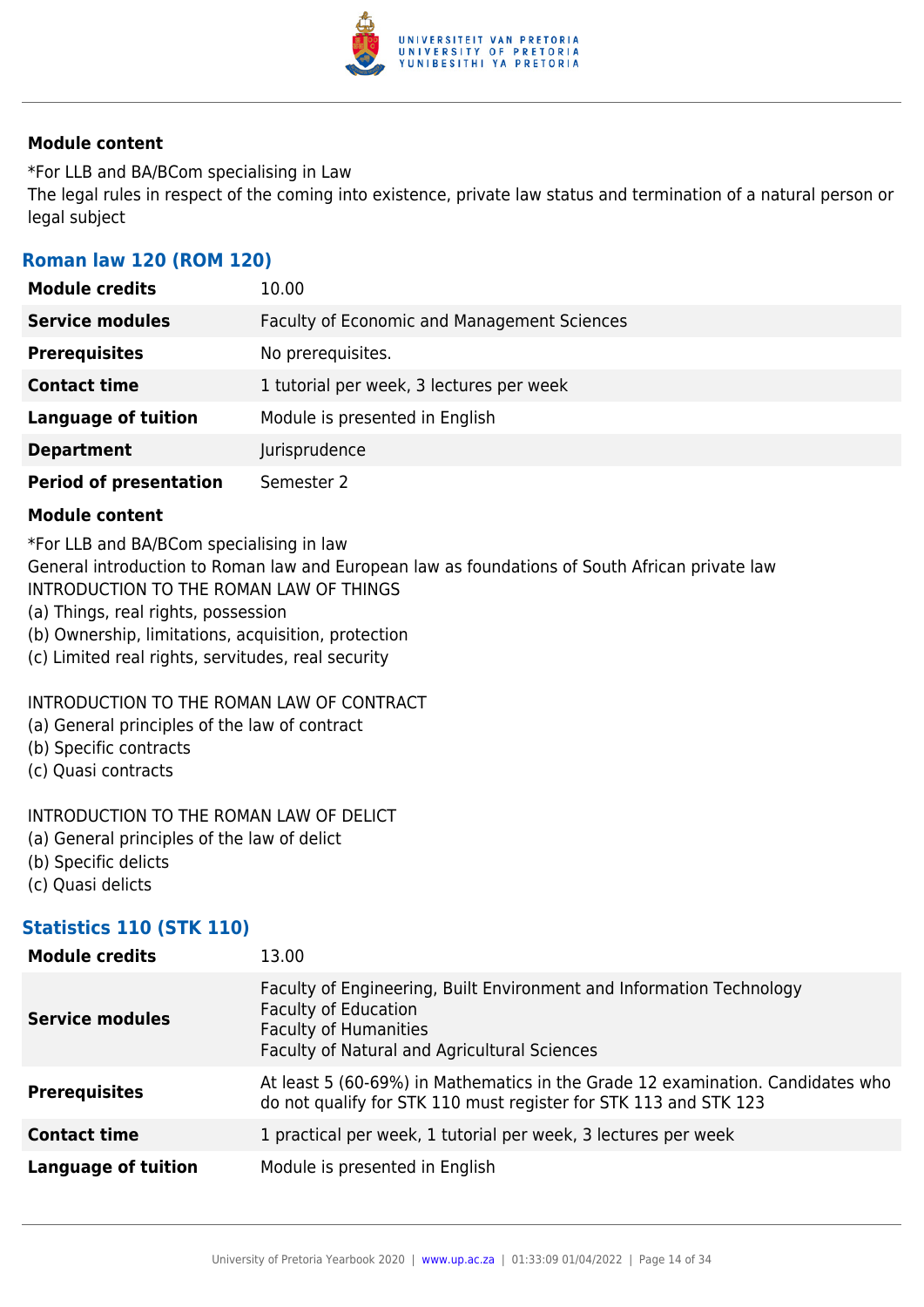

#### **Department** Statistics

#### **Period of presentation** Semester 1

#### **Module content**

Descriptive statistics:

Sampling and the collection of data; frequency distributions and graphical representations. Descriptive measures of location and dispersion.

Probability and inference:

Introductory probability theory and theoretical distributions. Sampling distributions. Estimation theory and hypothesis testing of sampling averages and proportions (one and two-sample cases). Supporting mathematical concepts. Statistical concepts are demonstrated and interpreted through practical coding and simulation within a data science framework.

## **Statistics 120 (STK 120)**

| <b>Module credits</b>         | 13.00                                                                                                                                                |
|-------------------------------|------------------------------------------------------------------------------------------------------------------------------------------------------|
| <b>Service modules</b>        | Faculty of Engineering, Built Environment and Information Technology<br><b>Faculty of Humanities</b><br>Faculty of Natural and Agricultural Sciences |
| <b>Prerequisites</b>          | STK 110 GS or both STK 113 GS and STK 123 GS or both WST 133 and WST 143 or<br>STK 133 and STK 143                                                   |
| <b>Contact time</b>           | 1 practical per week, 1 tutorial per week, 3 lectures per week                                                                                       |
| <b>Language of tuition</b>    | Module is presented in English                                                                                                                       |
| <b>Department</b>             | <b>Statistics</b>                                                                                                                                    |
| <b>Period of presentation</b> | Semester 2                                                                                                                                           |

#### **Module content**

Students can only get credit for one of the following two modules: STK 120 or STK 121.

Analysis of variance, categorical data analysis, distribution-free methods, curve fitting, regression and correlation, the analysis of time series and indices. Statistical and economic applications of quantitative techniques: Systems of linear equations: solving and application. Optimisation, linear functions, non-linear functions. Marginal and total functions. Stochastic and deterministic variables in statistical and economic context: producers' and consumers' surplus. Supporting mathematical concepts. Statistical concepts are illustrated using simulation within a data science framework.

This module is also presented as STK 121, an anti-semester module. This is a terminating module.

## **Elective modules**

#### **Business management 124 (OBS 124)**

| <b>Module credits</b>  | 10.00                                                                                                                                                                                      |
|------------------------|--------------------------------------------------------------------------------------------------------------------------------------------------------------------------------------------|
| <b>Service modules</b> | Faculty of Engineering, Built Environment and Information Technology<br><b>Faculty of Education</b><br><b>Faculty of Humanities</b><br><b>Faculty of Natural and Agricultural Sciences</b> |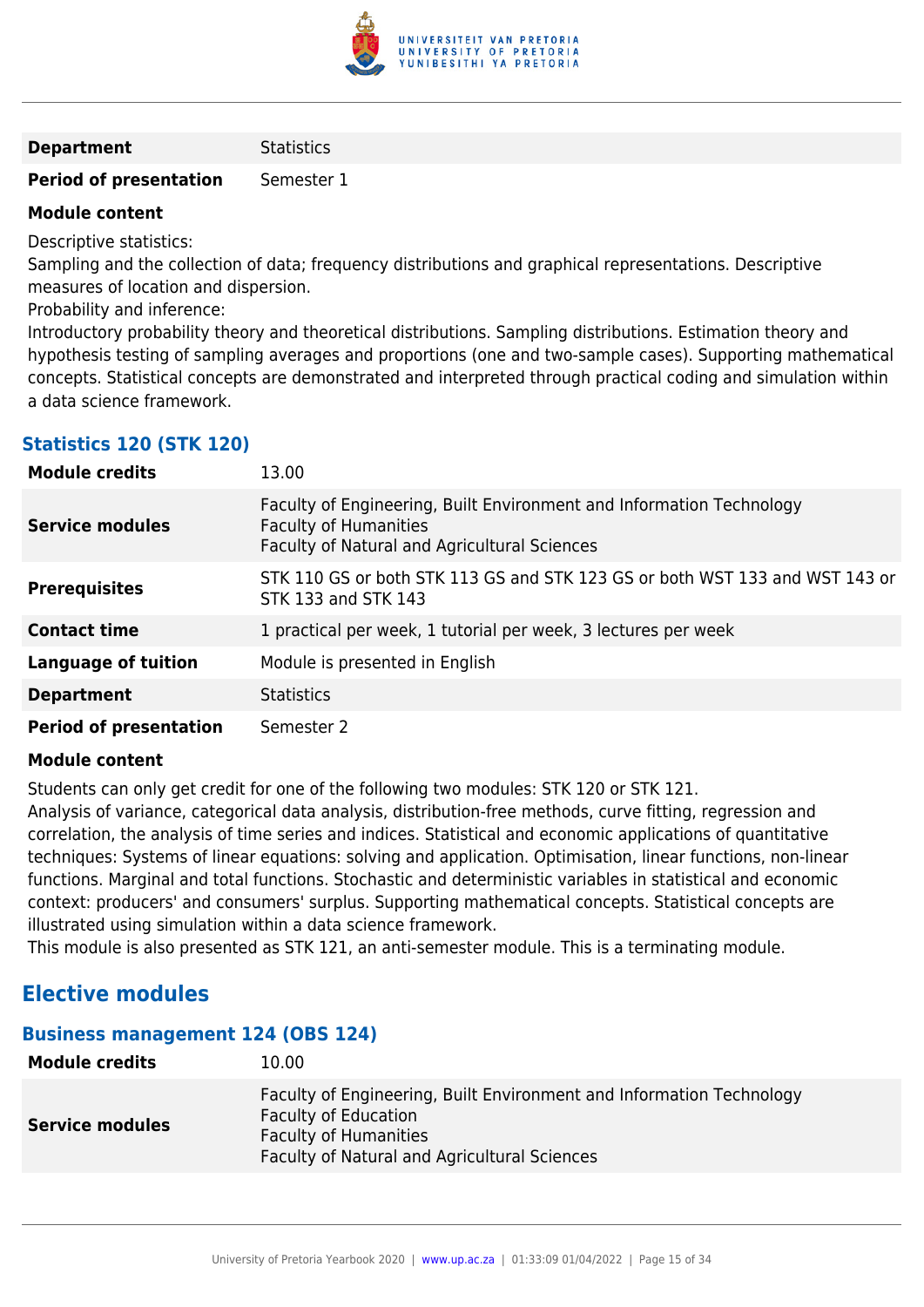

| <b>Prerequisites</b>          | Admission to the examination in OBS 114 |
|-------------------------------|-----------------------------------------|
| <b>Contact time</b>           | 3 lectures per week                     |
| Language of tuition           | Module is presented in English          |
| <b>Department</b>             | <b>Business Management</b>              |
| <b>Period of presentation</b> | Semester 2                              |

Value chain management: functional strategies for competitive advantage; human resource management; managing diverse employees in a multicultural environment; motivation and performance; using advanced information technology to increase performance; production and operations management; financial management; corporate entrepreneurship.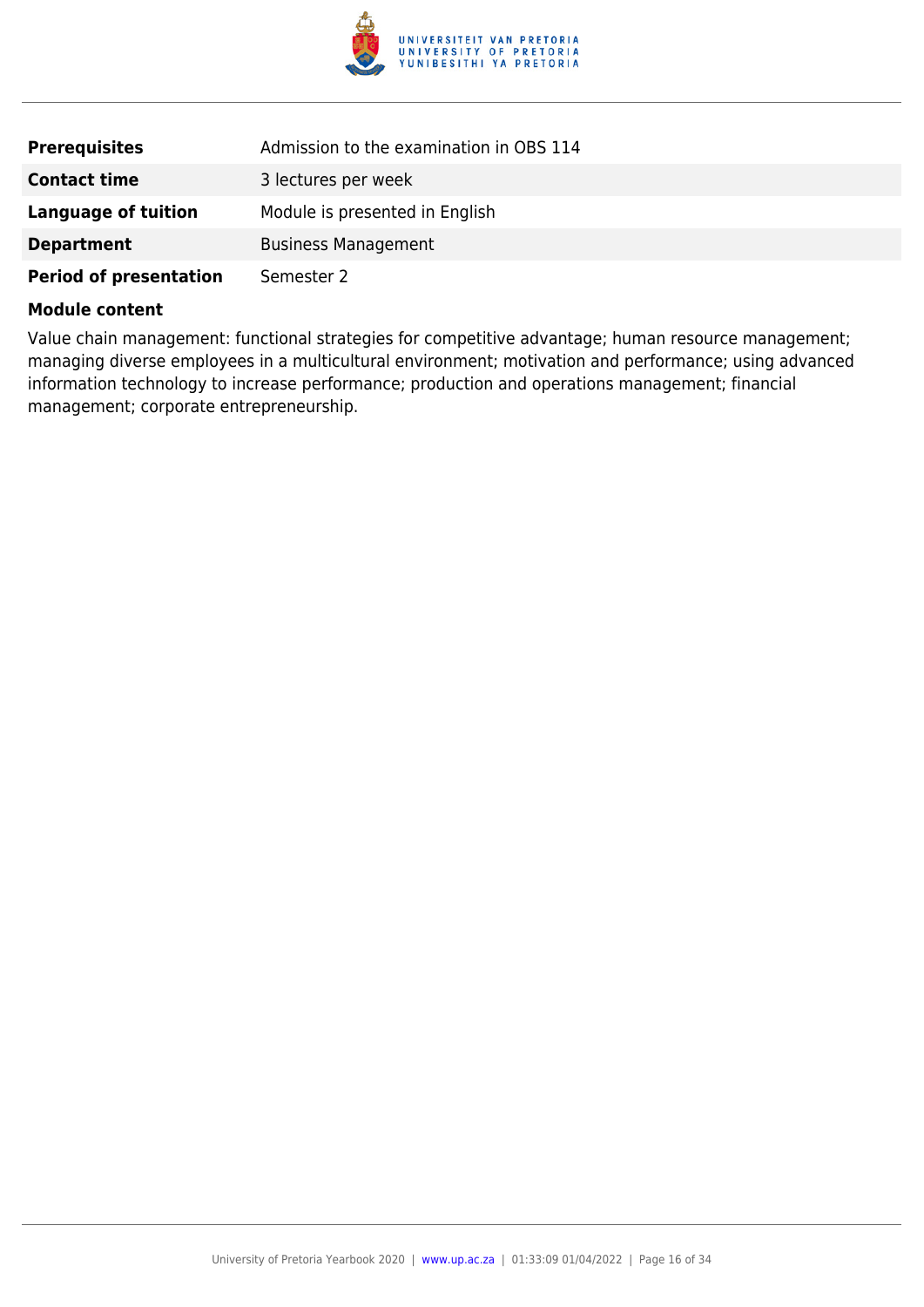

## Curriculum: Year 2

**Minimum credits: 124**

## **Core modules**

## **Law of succession 222 (ERF 222)**

| <b>Module credits</b>         | 15.00                                                                       |
|-------------------------------|-----------------------------------------------------------------------------|
| <b>Service modules</b>        | Faculty of Economic and Management Sciences<br><b>Faculty of Humanities</b> |
| <b>Prerequisites</b>          | No prerequisites.                                                           |
| <b>Contact time</b>           | 1 tutorial per week, 4 lectures per week                                    |
| <b>Language of tuition</b>    | Module is presented in English                                              |
| <b>Department</b>             | Private Law                                                                 |
| <b>Period of presentation</b> | Semester 2                                                                  |

#### **Module content**

\*For LLB and BA/BCom specialising in Law

- a. Intestate succession
- b. Testate succession
- c. Administration of estates

## **Specific contracts 220 (KTH 220)**

| <b>Module credits</b>         | 15.00                                              |
|-------------------------------|----------------------------------------------------|
| <b>Service modules</b>        | <b>Faculty of Economic and Management Sciences</b> |
| <b>Prerequisites</b>          | No prerequisites.                                  |
| <b>Contact time</b>           | 4 lectures per week                                |
| <b>Language of tuition</b>    | Module is presented in English                     |
| <b>Department</b>             | Mercantile Law                                     |
| <b>Period of presentation</b> | Semester 2                                         |
| <b>Module content</b>         |                                                    |

- \*For LLB and BCom specialising in law
- (a) Law of purchase and sale
- (b) Law of letting and hiring of things
- (c) Law of agency
- (d) Law of surety
- (e) Law of letting and hiring of work

## **Law of contract 211 (KTR 211)**

**Module credits** 15.00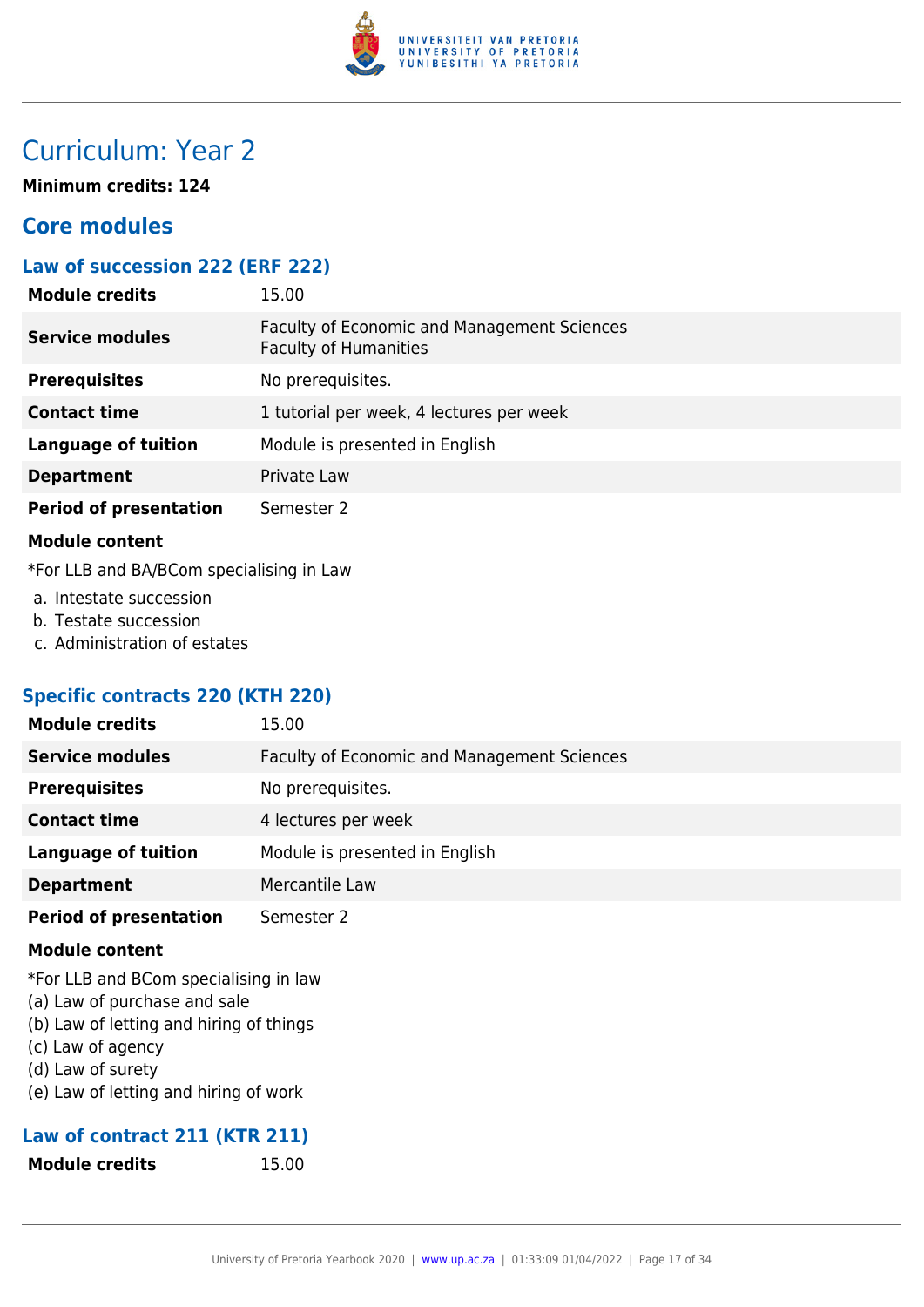

| <b>Service modules</b>        | <b>Faculty of Economic and Management Sciences</b><br><b>Faculty of Humanities</b> |
|-------------------------------|------------------------------------------------------------------------------------|
| <b>Prerequisites</b>          | No prerequisites.                                                                  |
| <b>Contact time</b>           | 1 tutorial per week, 4 lectures per week                                           |
| <b>Language of tuition</b>    | Module is presented in English                                                     |
| <b>Department</b>             | Private Law                                                                        |
| <b>Period of presentation</b> | Semester 1                                                                         |

\*For LLB and BA/BCom specialising in law

- (a) General principles of the law of obligations
- (b) Formation of the contract
- (c) Content of the contract
- (d) Interpretation of written contracts
- (e) Breach of contract
- (f) Remedies for breach of contract
- (g) Termination of contractual obligations
- (h) Drafting of contracts

## **Consumer protection 220 (VBB 220)**

| <b>Module credits</b>         | 15.00                                       |
|-------------------------------|---------------------------------------------|
| <b>Service modules</b>        | Faculty of Economic and Management Sciences |
| <b>Prerequisites</b>          | No prerequisites.                           |
| <b>Contact time</b>           | 3 lectures per week                         |
| <b>Language of tuition</b>    | Module is presented in English              |
| <b>Department</b>             | Mercantile Law                              |
| <b>Period of presentation</b> | Semester 2                                  |

#### **Module content**

\*For LLB and BCom specialising in law

- (a) Basic principles of the National Credit Act 34 of 2005
- (b) Aspects regarding the law applicable to credit agreements
- (c) Basic principles of the Consumer Protection Act 68 of 2008

## **Elective modules**

#### **Taxation 200 (BEL 200)**

| <b>Module credits</b>  | 32.00                                                                |
|------------------------|----------------------------------------------------------------------|
| <b>Service modules</b> | Faculty of Engineering, Built Environment and Information Technology |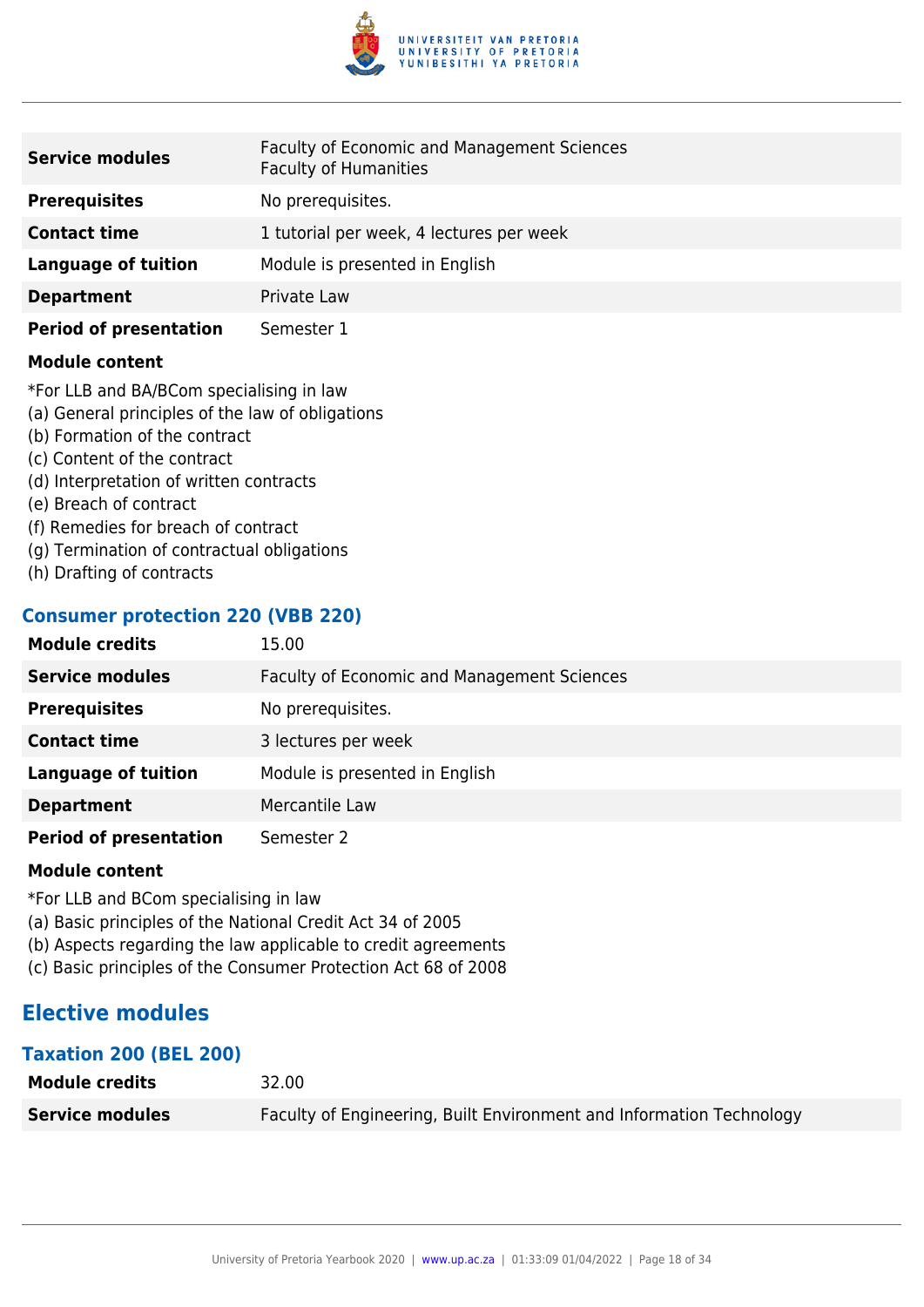

| <b>Prerequisites</b>          | FRK 111 and FRK 121 or FRK 100 or FRK 101. Only available to BCom (Option<br>Taxation, Accounting Sciences, Financial Management Sciences, Financial<br>Sciences, Informatics, Investment Management and Law) students. |
|-------------------------------|-------------------------------------------------------------------------------------------------------------------------------------------------------------------------------------------------------------------------|
| <b>Contact time</b>           | 1 practical per week, 3 lectures per week                                                                                                                                                                               |
| Language of tuition           | Module is presented in English                                                                                                                                                                                          |
| <b>Department</b>             | Taxation                                                                                                                                                                                                                |
| <b>Period of presentation</b> | Year                                                                                                                                                                                                                    |

In this module an introduction to taxation as a discipline in the South African tax environment is provided. The income tax concepts covered in this module are gross income, special inclusions, exempt income, general deductions, special deductions, prohibited deductions and allowed assessed losses. The implications of a capital gains tax event, specific sections of the Income Tax Act applicable on individuals as well as fringe benefits and specific allowances for individuals are discussed. Concepts such as the prepaid tax system, tax implications of donations tax events as well as the tax implications of a deceased person will be covered. Finally an introduction to the basic principles of VAT is included.

## **Economics 214 (EKN 214)**

| <b>Module credits</b>         | 16.00                                                                                                                                                                                                                                                              |
|-------------------------------|--------------------------------------------------------------------------------------------------------------------------------------------------------------------------------------------------------------------------------------------------------------------|
| <b>Service modules</b>        | Faculty of Engineering, Built Environment and Information Technology<br><b>Faculty of Education</b><br><b>Faculty of Humanities</b><br>Faculty of Natural and Agricultural Sciences                                                                                |
| <b>Prerequisites</b>          | EKN 110 GS & EKN 120 OR EKN 113 GS & EKN 123; & STK 110 GS OR STK 113 &<br>STK 123 & STK 120/121 or concurrently registered for STK 120/121 OR WST 111<br>& WST121 are prerequisites instead of STK 120/121 or WST 111 and concurrently<br>registered for WST 121. |
| <b>Contact time</b>           | 3 lectures per week                                                                                                                                                                                                                                                |
| <b>Language of tuition</b>    | Module is presented in English                                                                                                                                                                                                                                     |
| <b>Department</b>             | Economics                                                                                                                                                                                                                                                          |
| <b>Period of presentation</b> | Semester 1                                                                                                                                                                                                                                                         |

#### **Module content**

#### Macroeconomics

From Wall and Bay Street to Diagonal Street: a thorough understanding of the mechanisms and theories explaining the workings of the economy is essential. Macroeconomic insight is provided on the real market, the money market, two market equilibrium, monetarism, growth theory, cyclical analysis, inflation, Keynesian general equilibrium analysis and fiscal and monetary policy issues.

#### **Economics 224 (EKN 224)**

```
Module credits 16.00
```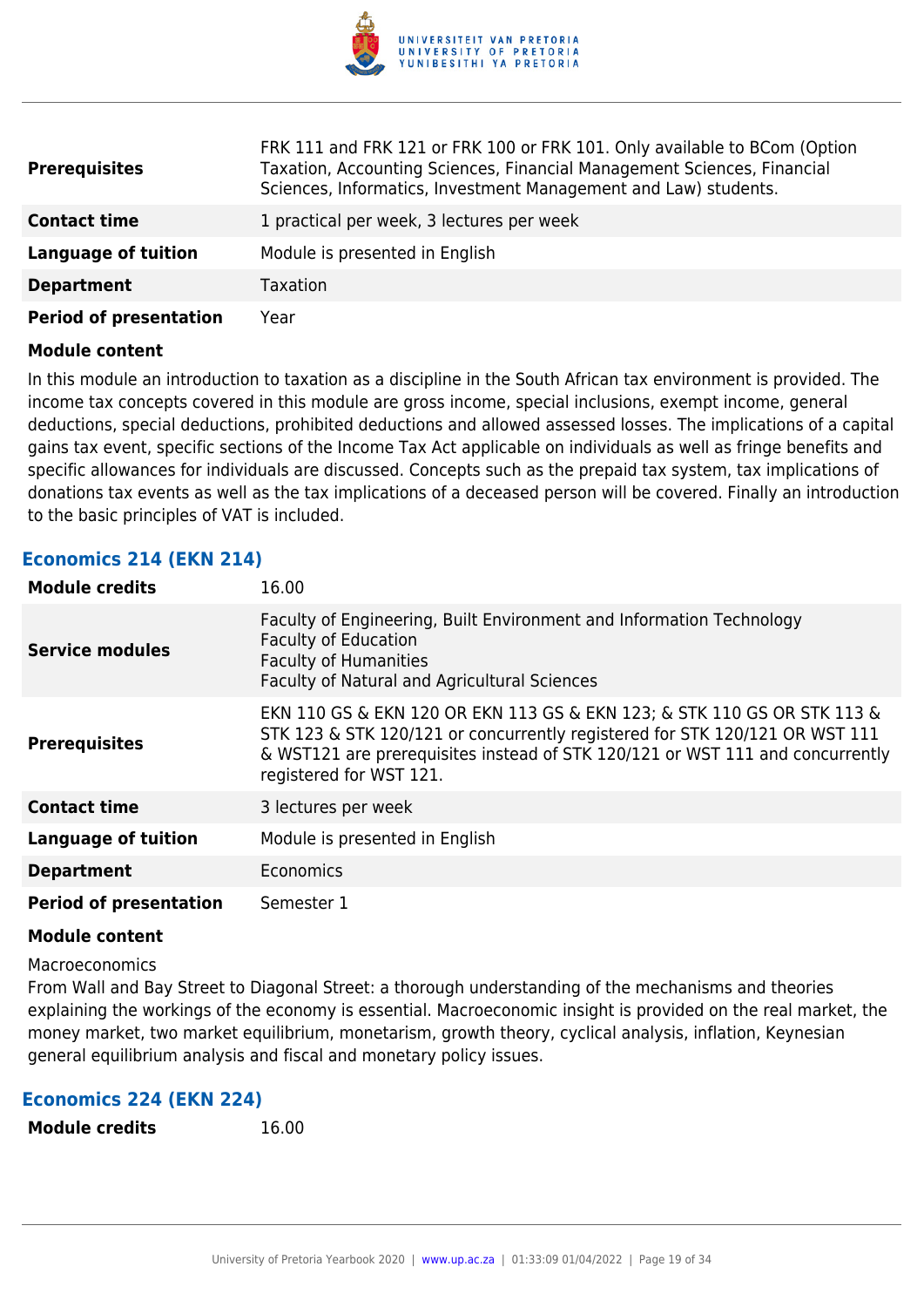

| <b>Service modules</b>        | <b>Faculty of Education</b><br><b>Faculty of Humanities</b><br>Faculty of Natural and Agricultural Sciences                                                                                                                                                       |
|-------------------------------|-------------------------------------------------------------------------------------------------------------------------------------------------------------------------------------------------------------------------------------------------------------------|
| <b>Prerequisites</b>          | EKN 110 GS & EKN 120 OR EKN 113 GS & EKN 123; & STK 110 GS OR STK 113 &<br>STK 123 & STK 120/121 or concurrently registered for STK120/121 OR WST 111 &<br>WST121 are prerequisites instead of STK 120/121 or WST 111 and concurrently<br>registered for WST 121. |
| <b>Contact time</b>           | 3 lectures per week                                                                                                                                                                                                                                               |
| <b>Language of tuition</b>    | Module is presented in English                                                                                                                                                                                                                                    |
| <b>Department</b>             | Economics                                                                                                                                                                                                                                                         |
| <b>Period of presentation</b> | Semester 1                                                                                                                                                                                                                                                        |

Microeconomics

Microeconomic insight is provided into: consumer and producer theory, general microeconomic equilibrium, Pareto-optimality and optimality of the price mechanism, welfare economics, market forms and the production structure of South Africa. Statistic and econometric analysis of microeconomic issues.

## **Economics 234 (EKN 234)**

| <b>Module credits</b>         | 16.00                                                                                                                                                                               |
|-------------------------------|-------------------------------------------------------------------------------------------------------------------------------------------------------------------------------------|
| <b>Service modules</b>        | Faculty of Engineering, Built Environment and Information Technology<br><b>Faculty of Education</b><br><b>Faculty of Humanities</b><br>Faculty of Natural and Agricultural Sciences |
| <b>Prerequisites</b>          | EKN 214 and STK 120/121 or WST 121 OR concurrently registered for STK<br>120/121 or WST 121.                                                                                        |
| <b>Contact time</b>           | 3 lectures per week                                                                                                                                                                 |
| <b>Language of tuition</b>    | Module is presented in English                                                                                                                                                      |
| <b>Department</b>             | Economics                                                                                                                                                                           |
| <b>Period of presentation</b> | Semester 2                                                                                                                                                                          |

#### **Module content**

Macroeconomics

Application of the principles learned in EKN 214 on the world we live in. We look at international markets and dynamic macroeconomic models, and familiarise the students with the current macroeconomic policy debates. We also take a look at the latest macroeconomic research in the world. The course includes topics of the mathematical and econometric analysis of macroeconomic issues.

#### **Economics 244 (EKN 244)**

| <b>Module credits</b>  | 16.00                                                                               |
|------------------------|-------------------------------------------------------------------------------------|
| <b>Service modules</b> | <b>Faculty of Humanities</b><br><b>Faculty of Natural and Agricultural Sciences</b> |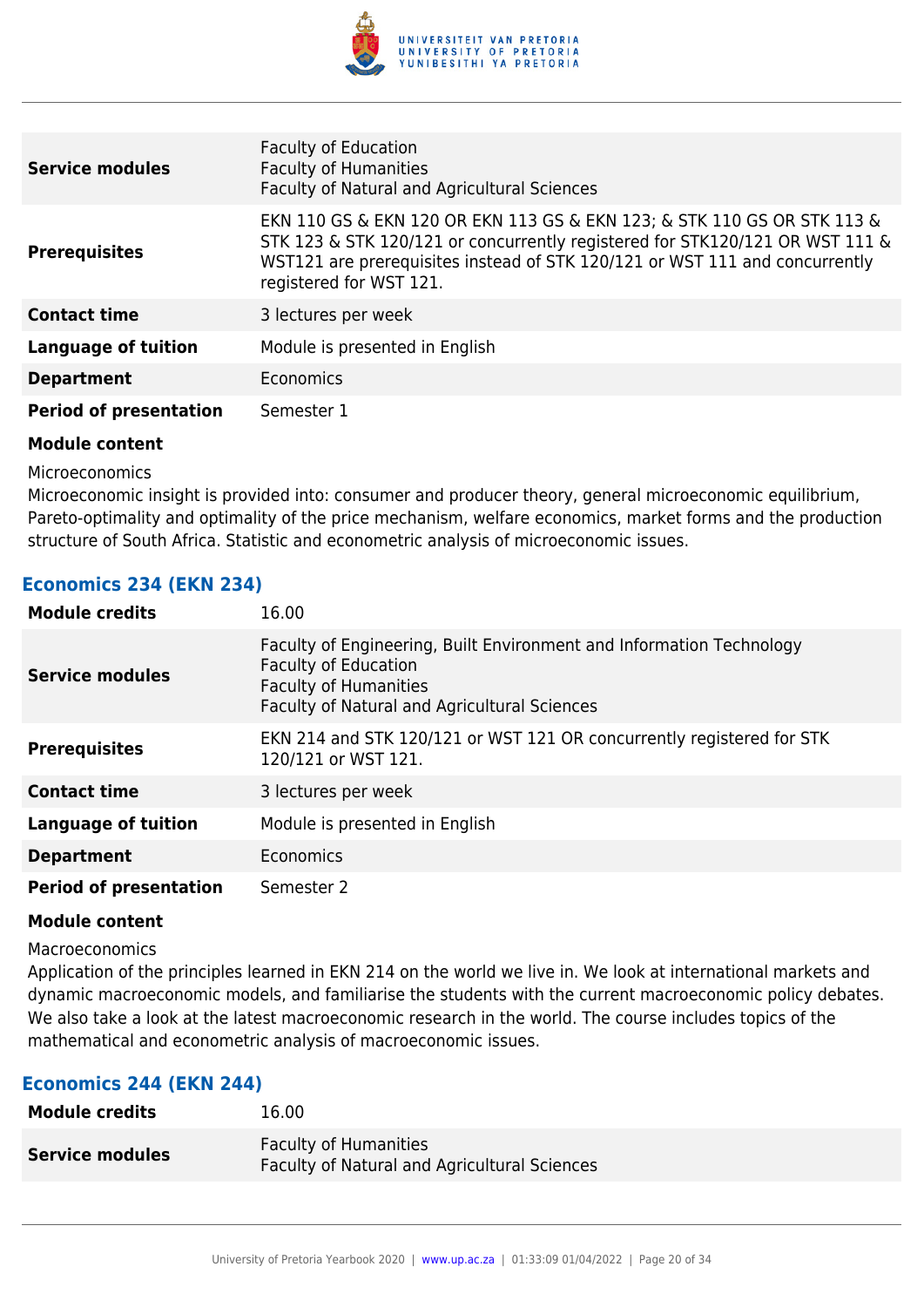

| <b>Prerequisites</b>          | EKN 224 and STK 120/121 or WST 121 OR concurrently registered for STK<br>120/121 or WST 121. |
|-------------------------------|----------------------------------------------------------------------------------------------|
| <b>Contact time</b>           | 3 lectures per week                                                                          |
| Language of tuition           | Module is presented in English                                                               |
| <b>Department</b>             | <b>Economics</b>                                                                             |
| <b>Period of presentation</b> | Semester 2                                                                                   |

#### Microeconomics

From general equilibrium and economic welfare to uncertainty and asymmetric information. In this module we apply the principles learned in EKN 224 on the world around us by looking at the microeconomic principles of labour and capital markets, as well as reasons why the free market system could fail. We touch on the government's role in market failures. The course includes topics of the mathematical and econometric analysis of microeconomic issues.

#### **Financial management 210 (FBS 210)**

| <b>Module credits</b>         | 16.00                                                                                                                                                                                                                                                             |
|-------------------------------|-------------------------------------------------------------------------------------------------------------------------------------------------------------------------------------------------------------------------------------------------------------------|
| <b>Service modules</b>        | Faculty of Engineering, Built Environment and Information Technology                                                                                                                                                                                              |
| <b>Prerequisites</b>          | BCom Financial Sciences, Investment Management and Law: FRK111 and FRK121<br>(or FRK100 or 101), STK110, 120 or FBS121, and simultaneously registered for<br>FRK211;BSc Construction Management, Quantity Surveying and Real Estate:<br>FBS110, STK110 and STK161 |
| <b>Contact time</b>           | 3 lectures per week                                                                                                                                                                                                                                               |
| <b>Language of tuition</b>    | Module is presented in English                                                                                                                                                                                                                                    |
| <b>Department</b>             | <b>Financial Management</b>                                                                                                                                                                                                                                       |
| <b>Period of presentation</b> | Semester 1                                                                                                                                                                                                                                                        |

#### **Module content**

\*Only for BCom (Financial Sciences, Investment Management and Law) and BSc (Construction Management , Quantity Surveying and Real Estate) students.

Framework and purpose of financial management; understanding financial statements; analysis of financial statements for decision making; time value of money; risk and return relationships; business valuation; shortterm planning; current asset management.

#### **Financial management 220 (FBS 220)**

| <b>Module credits</b>      | 16.00                          |
|----------------------------|--------------------------------|
| <b>Prerequisites</b>       | FRK 211 GS, STK 110, STK 120   |
| <b>Contact time</b>        | 3 lectures per week            |
| <b>Language of tuition</b> | Module is presented in English |
| <b>Department</b>          | <b>Financial Management</b>    |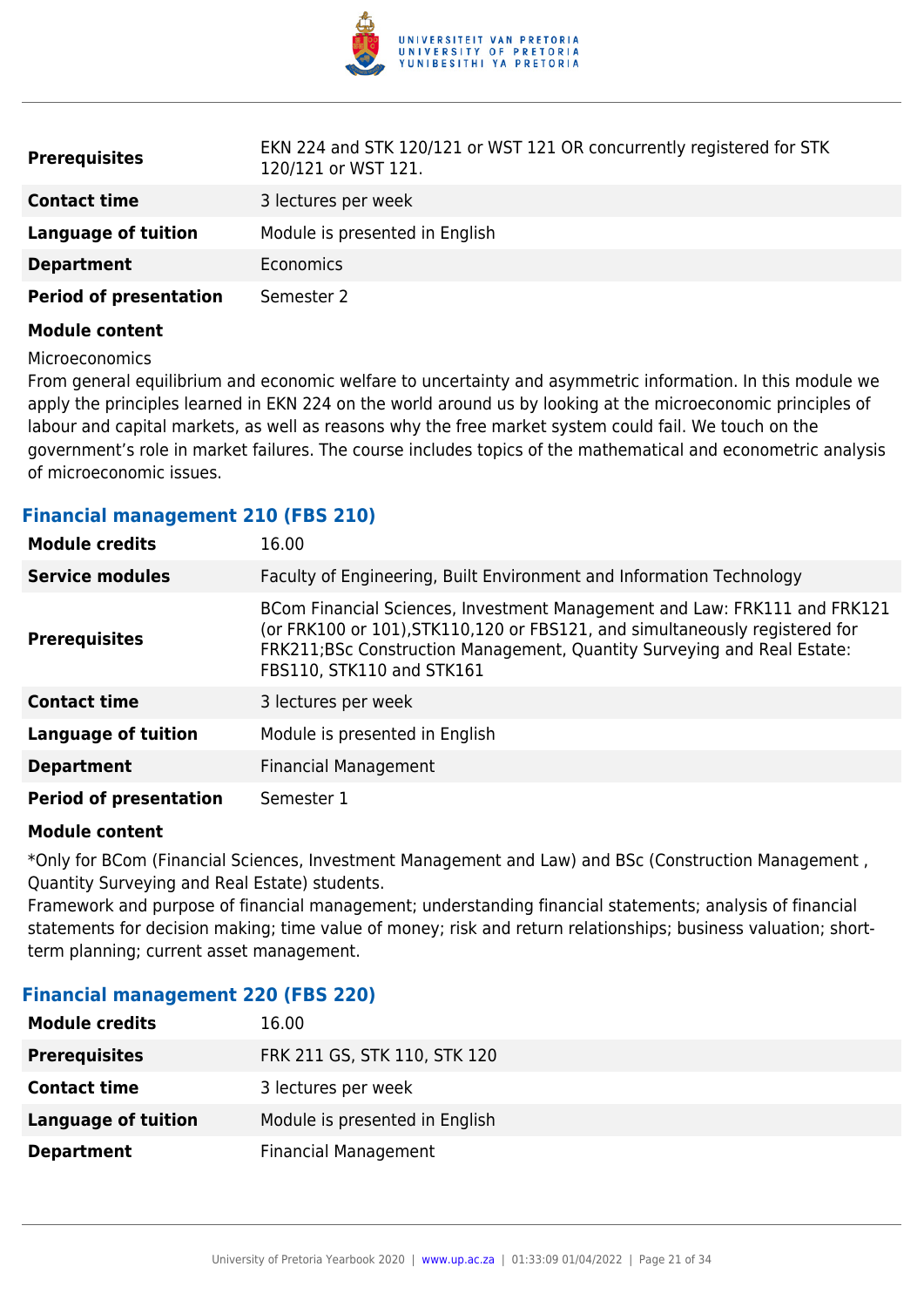

#### **Period of presentation** Semester 2

#### **Module content**

\*Only for BCom (Financial Sciences, Investment Management and Law) students.

The purpose and functioning of management accounting, cost classification; the determination of product costs including raw material costs, labour costs, overheads and its allocation according to traditional and activitybased costing methods, inventory management, the accumulation of costs according to job and process costing systems, the treatment of joint and by-products and the determination of costs according to a direct and absorption costing approach; decisionmaking with reference to cost-volume-profit ratios.

## **Financial accounting 211 (FRK 211)**

| <b>Module credits</b>         | 16.00                                                                                               |
|-------------------------------|-----------------------------------------------------------------------------------------------------|
| <b>Service modules</b>        | Faculty of Engineering, Built Environment and Information Technology<br><b>Faculty of Education</b> |
| <b>Prerequisites</b>          | FRK 111 and FRK 121 or FRK 100/101                                                                  |
| <b>Contact time</b>           | 4 lectures per week                                                                                 |
| <b>Language of tuition</b>    | Module is presented in English                                                                      |
| <b>Department</b>             | Accounting                                                                                          |
| <b>Period of presentation</b> | Semester 1                                                                                          |

#### **Module content**

Preparation and presentation of company annual financial statements in compliance with the requirements of the Companies Act, the Framework and Statements of Generally Accepted Accounting Practice relating to the following: presentation of financial statements; revenue; investments; provisions, contingent liabilities and contingent assets; events after the balance sheet date; inventories; income taxes; leases; property, plant and equipment; impairment of assets; intangible assets; investment property, changes in accounting estimates and errors; introduction to financial instruments.

#### **Financial accounting 221 (FRK 221)**

| <b>Module credits</b>         | 16.00                                                                                               |
|-------------------------------|-----------------------------------------------------------------------------------------------------|
| <b>Service modules</b>        | Faculty of Engineering, Built Environment and Information Technology<br><b>Faculty of Education</b> |
| <b>Prerequisites</b>          | <b>FRK 211 GS</b>                                                                                   |
| <b>Contact time</b>           | 4 lectures per week                                                                                 |
| <b>Language of tuition</b>    | Module is presented in English                                                                      |
| <b>Department</b>             | Accounting                                                                                          |
| <b>Period of presentation</b> | Semester 2                                                                                          |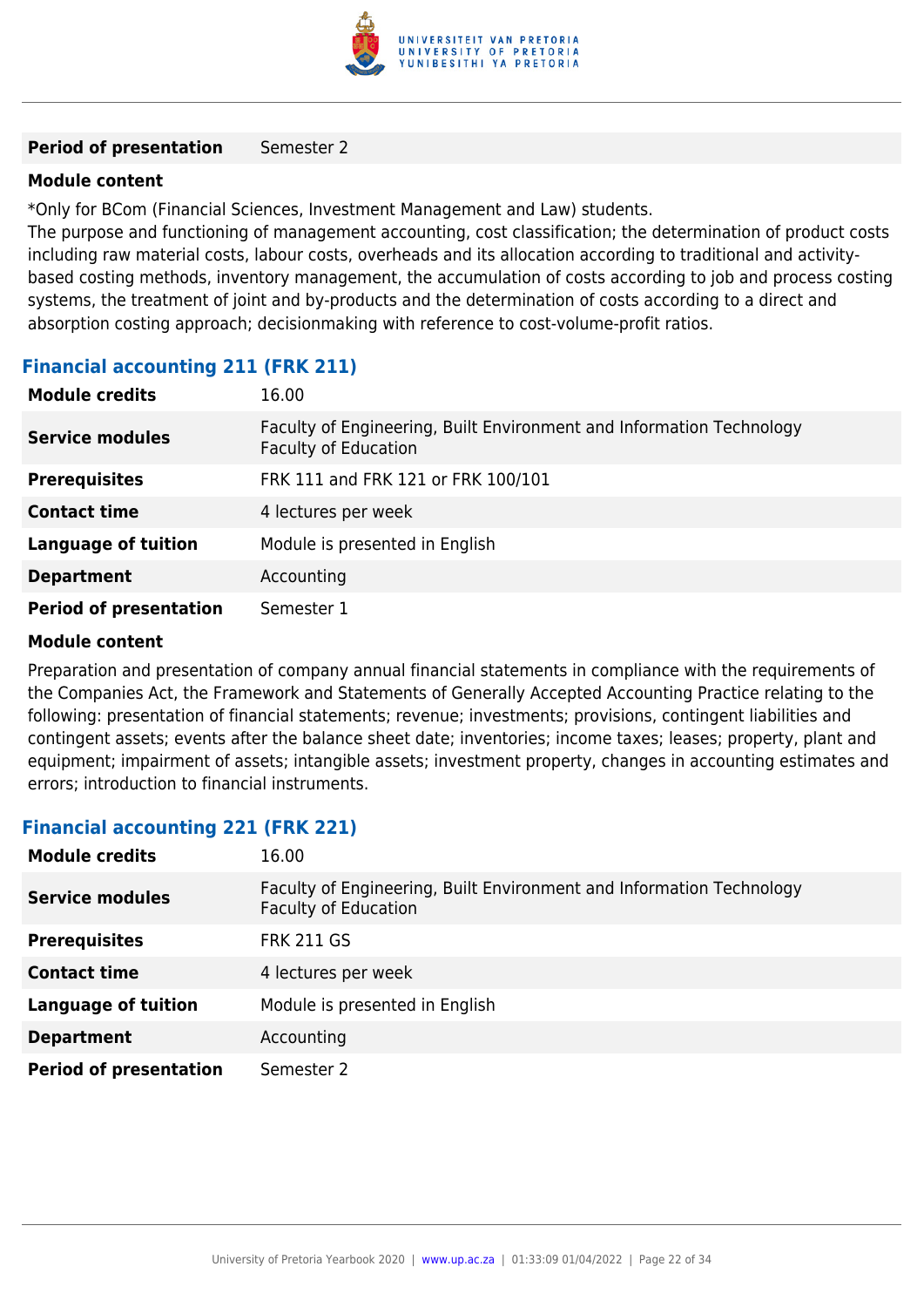

Preparation and presentation of company annual financial statements in compliance with the requirements of Statements of Generally Accepted Accounting Practice relating to the following: employee benefits; the effects of changes in foreign exchange rates; accounting policies; earnings per share; cash flow statements; interests in joint ventures. Branch accounting. Introduction to consolidations, including basic consolidation techniques for both wholly-owned and partly-owned subsidiaries. Introduction to public sector accounting.

## **Business management 210 (OBS 210)**

| <b>Module credits</b>         | 16.00                                                                                                                                               |
|-------------------------------|-----------------------------------------------------------------------------------------------------------------------------------------------------|
| <b>Service modules</b>        | Faculty of Engineering, Built Environment and Information Technology<br><b>Faculty of Education</b><br>Faculty of Natural and Agricultural Sciences |
| <b>Prerequisites</b>          | OBS 114 or 124 with admission to the examination in the other                                                                                       |
| <b>Language of tuition</b>    | Module is presented in English                                                                                                                      |
| <b>Department</b>             | <b>Business Management</b>                                                                                                                          |
| <b>Period of presentation</b> | Semester 1                                                                                                                                          |
|                               |                                                                                                                                                     |

#### **Module content**

Logistics management

The role of logistics in an enterprise; definition and scope of customer service; electronic and other logistics information systems; inventory management; materials management with special reference to Japanese systems; management of the supply chain. Methods of transport and transport costs; types and costs of warehousing; electronic aids in materials handling; cost and price determination of purchases; organising for logistics management; methods for improving logistics performance.

#### **Business management 220 (OBS 220)**

| <b>Module credits</b>         | 16.00                                                                                                                                                 |
|-------------------------------|-------------------------------------------------------------------------------------------------------------------------------------------------------|
| <b>Service modules</b>        | Faculty of Engineering, Built Environment and Information Technology<br><b>Faculty of Education</b><br>Faculty of Natural and Agricultural Sciences   |
| <b>Prerequisites</b>          | OBS 114 or 124 with admission to the examination in the other. Students from<br>other Faculties are required to have 50% for Mathematics in Grade 12. |
| <b>Contact time</b>           | 3 lectures per week                                                                                                                                   |
| <b>Language of tuition</b>    | Module is presented in English                                                                                                                        |
| <b>Department</b>             | <b>Business Management</b>                                                                                                                            |
| <b>Period of presentation</b> | Semester 2                                                                                                                                            |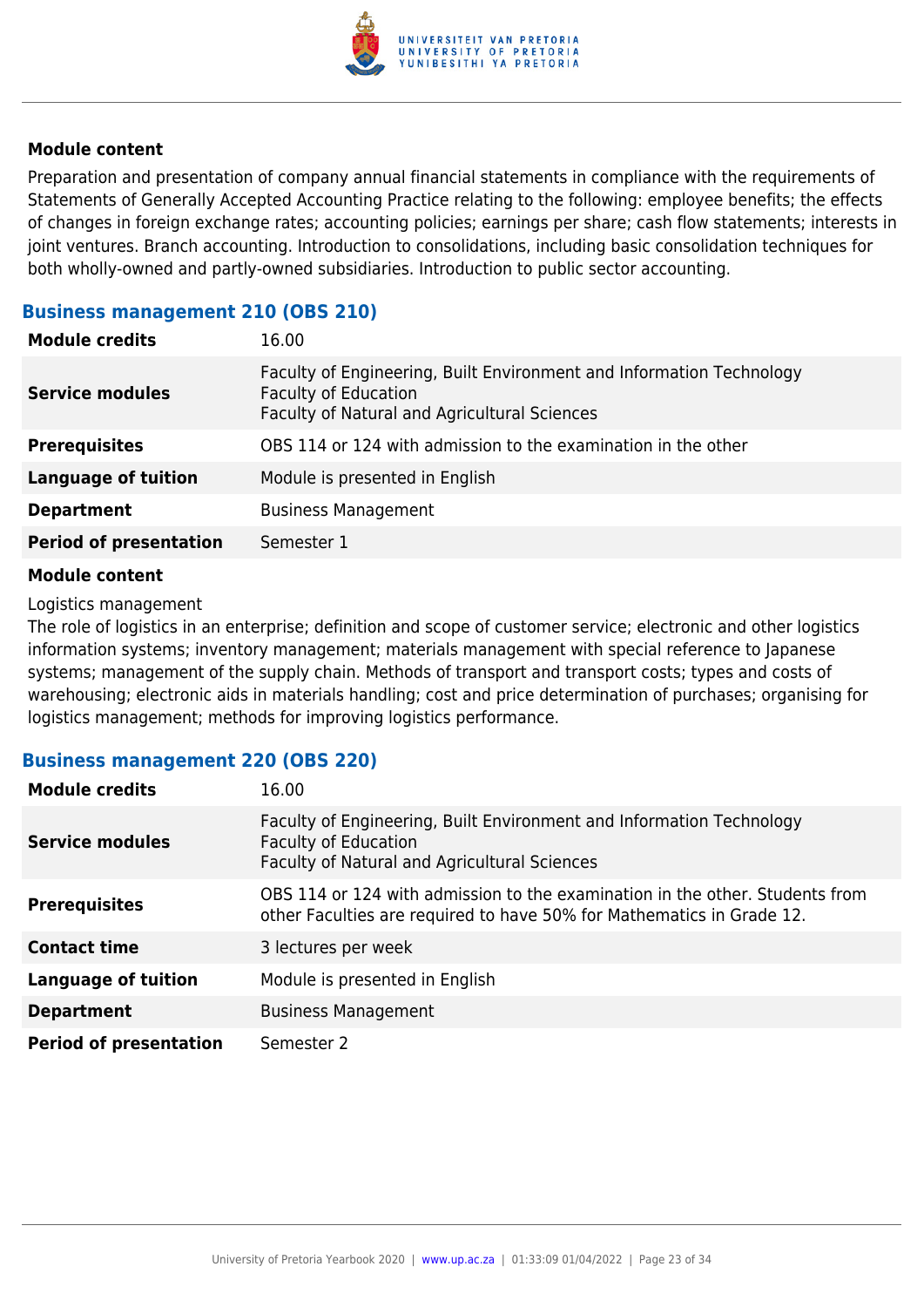

Project management and negotiations:

Introduction Project management concepts; needs identification; the project, the project manager and the project team; types of project organisations; project communication and documentation. Planning and control: planning, scheduling and schedule control of projects; resource considerations and allocations; cost planning and performance evaluation.

Negotiation and collective bargaining: The nature of negotiation; preparation for negotiation; negotiating for purposes of climate creation; persuasive communication; handling conflict and aggression; specialised negotiation and collective bargaining in the South African context.

## **Statistics 210 (STK 210)**

| <b>Module credits</b>         | 20.00                                                                                                                                                       |
|-------------------------------|-------------------------------------------------------------------------------------------------------------------------------------------------------------|
| <b>Service modules</b>        | Faculty of Engineering, Built Environment and Information Technology<br><b>Faculty of Humanities</b><br><b>Faculty of Natural and Agricultural Sciences</b> |
| <b>Prerequisites</b>          | STK 110, STC 122 or WST 111, WST 121                                                                                                                        |
| <b>Contact time</b>           | 1 practical per week, 3 lectures per week                                                                                                                   |
| <b>Language of tuition</b>    | Module is presented in English                                                                                                                              |
| <b>Department</b>             | <b>Statistics</b>                                                                                                                                           |
| <b>Period of presentation</b> | Semester 1                                                                                                                                                  |

#### **Module content**

Statistical problem solving. Causality, experimental and observational data. Probability theory. Multivariate random variables. Discrete and continuous probability distributions. Stochastic representations. Measures of association. Expected values and conditional expectation. Simulation techniques. Supporting mathematical concepts. Statistical concepts are demonstrated and interpreted through practical coding and simulation within a data science framework.

## **Statistics 220 (STK 220)**

| <b>Module credits</b>         | 20.00                                                                                                                                                |
|-------------------------------|------------------------------------------------------------------------------------------------------------------------------------------------------|
| <b>Service modules</b>        | Faculty of Engineering, Built Environment and Information Technology<br><b>Faculty of Humanities</b><br>Faculty of Natural and Agricultural Sciences |
| <b>Prerequisites</b>          | <b>STK 210 GS</b>                                                                                                                                    |
| <b>Contact time</b>           | 1 practical per week, 3 lectures per week                                                                                                            |
| <b>Language of tuition</b>    | Module is presented in English                                                                                                                       |
| <b>Department</b>             | <b>Statistics</b>                                                                                                                                    |
| <b>Period of presentation</b> | Semester 2                                                                                                                                           |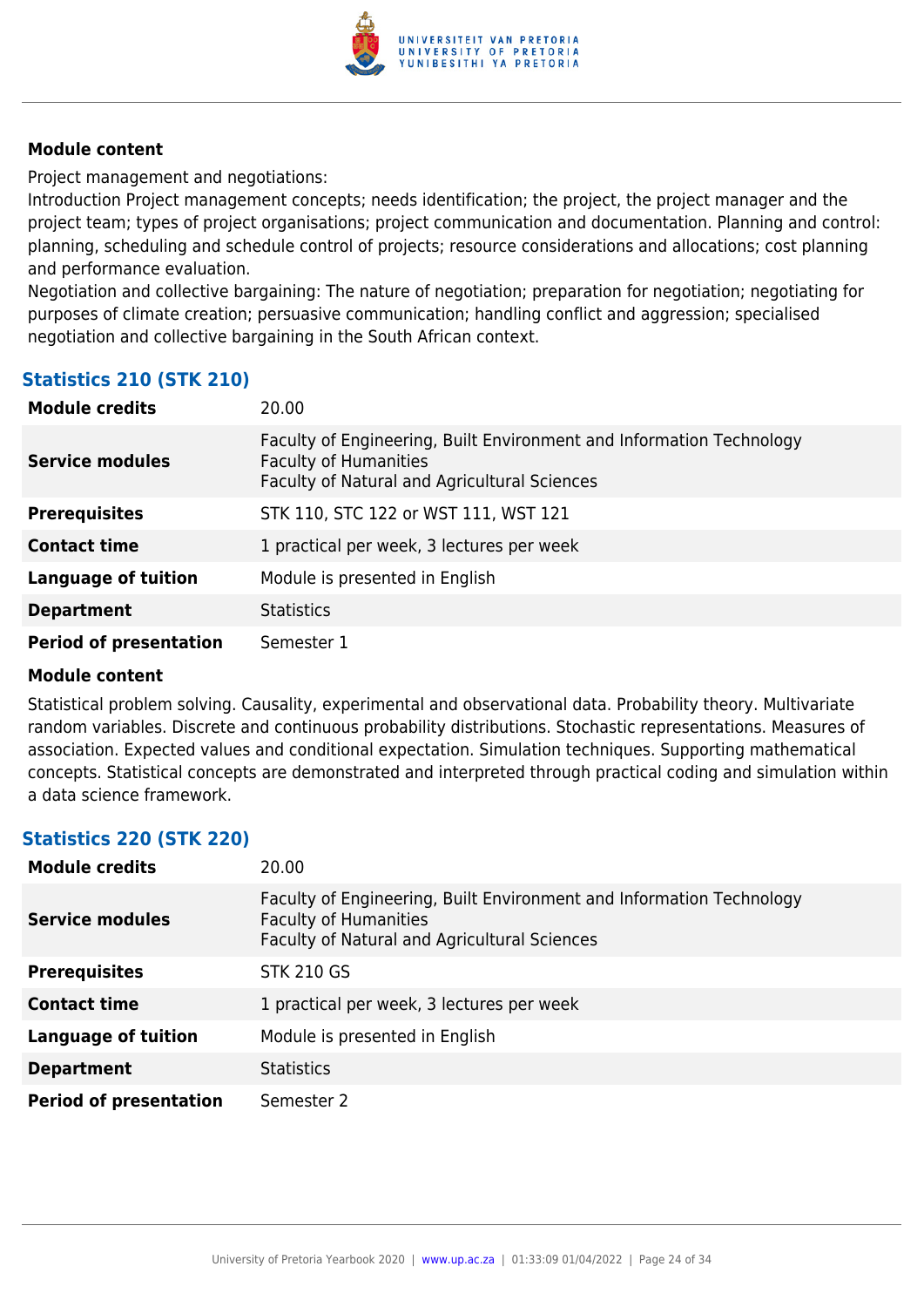

Multivariate probability distributions. Sampling distributions and the central limit theorem. Frequentist and Bayesian inference. Statistical learning and decision theory. Simulation techniques enhancing statistical thinking. Supervised learning: linear regression, estimation and inference. Non-parametric modelling. Supporting mathematical concepts. Statistical algorithms. Statistical concepts are demonstrated and interpreted through practical coding and simulation within a data science framework.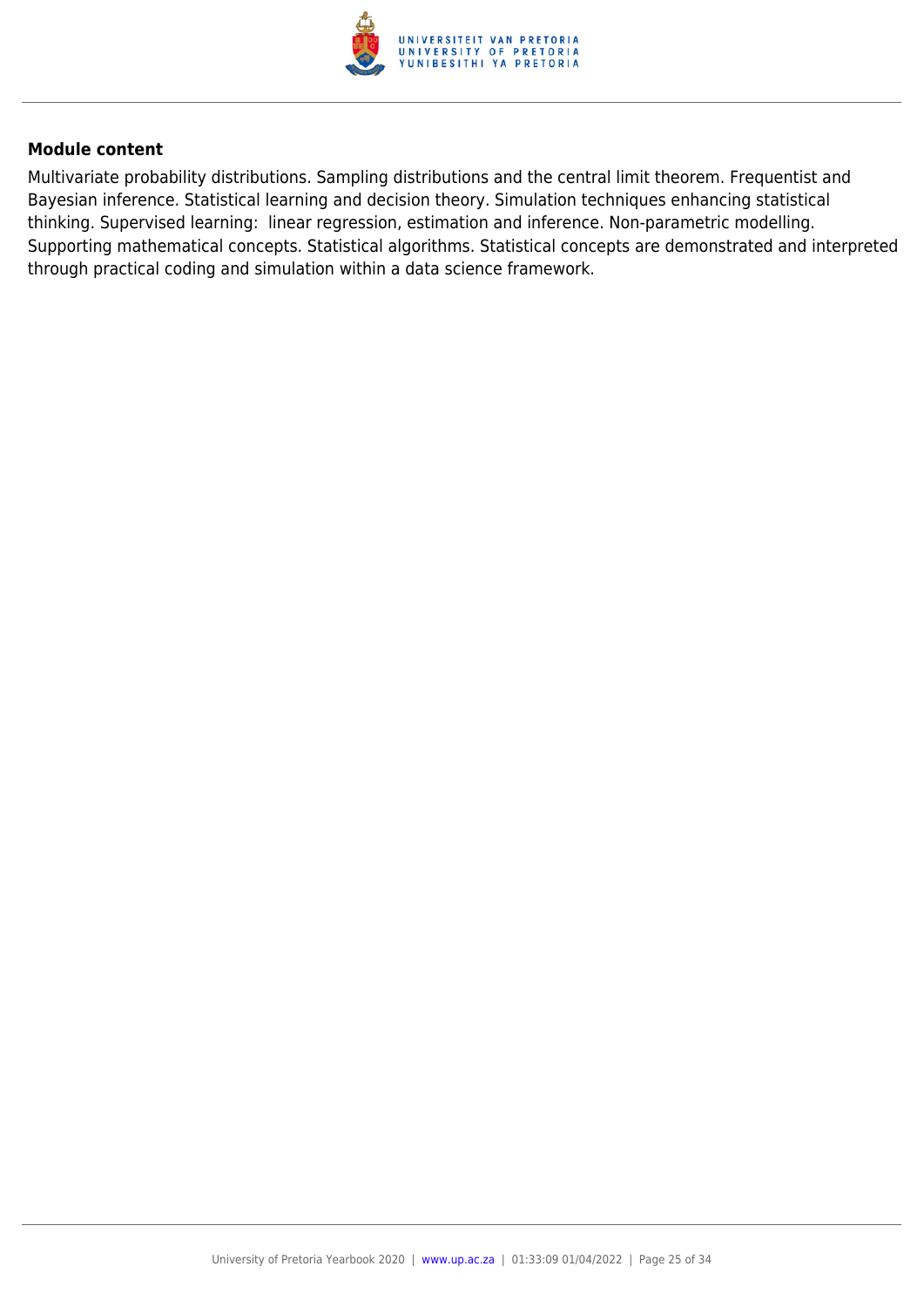

## Curriculum: Final year

**Minimum credits: 142**

## **Core modules**

## **Law of delict 320 (DLR 320)**

| <b>Module credits</b>         | 15.00                                              |
|-------------------------------|----------------------------------------------------|
| <b>Service modules</b>        | <b>Faculty of Economic and Management Sciences</b> |
| <b>Prerequisites</b>          | No prerequisites.                                  |
| <b>Contact time</b>           | 4 lectures per week                                |
| <b>Language of tuition</b>    | Separate classes for Afrikaans and English         |
| <b>Department</b>             | Private Law                                        |
| <b>Period of presentation</b> | Semester 2                                         |

## **Module content**

\*For LLB and BA/BCom specialising in law

- (a) General principles of the law of delict
- (b) Capita selecta from the principles applicable to specific delicts

## **Insolvency law 310 (ISR 310)**

| <b>Module credits</b>         | 10.00                                       |
|-------------------------------|---------------------------------------------|
| <b>Service modules</b>        | Faculty of Economic and Management Sciences |
| <b>Prerequisites</b>          | No prerequisites.                           |
| <b>Contact time</b>           | 2 lectures per week                         |
| <b>Language of tuition</b>    | Separate classes for Afrikaans and English  |
| <b>Department</b>             | Mercantile Law                              |
| <b>Period of presentation</b> | Semester 1                                  |

#### **Module content**

\*\*For LLB and BCom specialising in law

- (a) General introduction and historical background
- (b) The process of sequestration
- (c) Effects of sequestration
- (d) Voidable and void dispositions
- (e) Overview of administration of insolvent estates
- (f) Composition, rehabilitation and offences
- (g) Liquidation of insolvent companies and close corporations

## **Entrepreneurial law 320 (ODR 320)**

**Module credits** 12.00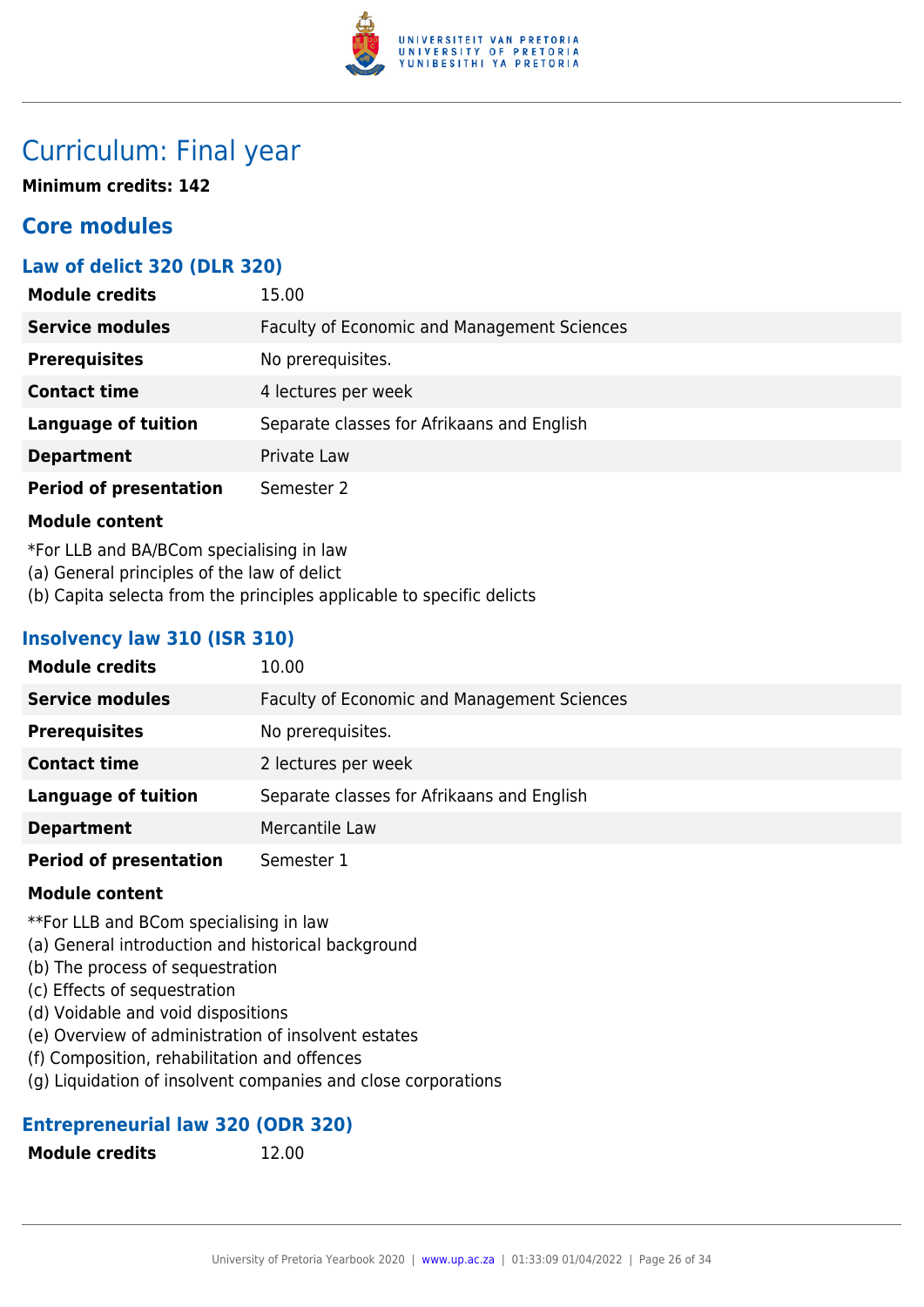

| <b>Service modules</b>                                   | <b>Faculty of Economic and Management Sciences</b> |
|----------------------------------------------------------|----------------------------------------------------|
| <b>Prerequisites</b>                                     | No prerequisites.                                  |
| <b>Contact time</b>                                      | 1 tutorial per week, 3 lectures per week           |
| <b>Language of tuition</b>                               | Separate classes for Afrikaans and English         |
| <b>Department</b>                                        | Mercantile Law                                     |
| <b>Period of presentation</b>                            | Semester 2                                         |
| <b>Module content</b>                                    |                                                    |
| *For LLB and BCom specialising in law<br>(a) Company law |                                                    |

- (b) Law relating to close corporations
- (c) Partnership law

## **Law of things 310 (SAR 310)**

| <b>Module credits</b>         | 15.00                                       |
|-------------------------------|---------------------------------------------|
| <b>Service modules</b>        | Faculty of Economic and Management Sciences |
| <b>Prerequisites</b>          | No prerequisites.                           |
| <b>Contact time</b>           | 1 tutorial per week, 4 lectures per week    |
| <b>Language of tuition</b>    | Separate classes for Afrikaans and English  |
| <b>Department</b>             | Private Law                                 |
| <b>Period of presentation</b> | Semester 1                                  |

#### **Module content**

\*For LLB and BA/BCom specialising in law

(a) General principles of the law of things

- (b) Constitutional aspects
- (c) Control (possession and holdership)

(d) Ownership (including joint ownership and sectional-title property)

(e) Limited real rights (including servitudes, limiting provisions, public servitudes, mineral rights and real security rights)

#### **Payment methods 320 (VHD 320)**

| <b>Module credits</b>         | 10.00                                       |
|-------------------------------|---------------------------------------------|
| <b>Service modules</b>        | Faculty of Economic and Management Sciences |
| <b>Prerequisites</b>          | No prerequisites.                           |
| <b>Contact time</b>           | 2 lectures per week                         |
| <b>Language of tuition</b>    | Separate classes for Afrikaans and English  |
| <b>Department</b>             | Mercantile Law                              |
| <b>Period of presentation</b> | Semester 2                                  |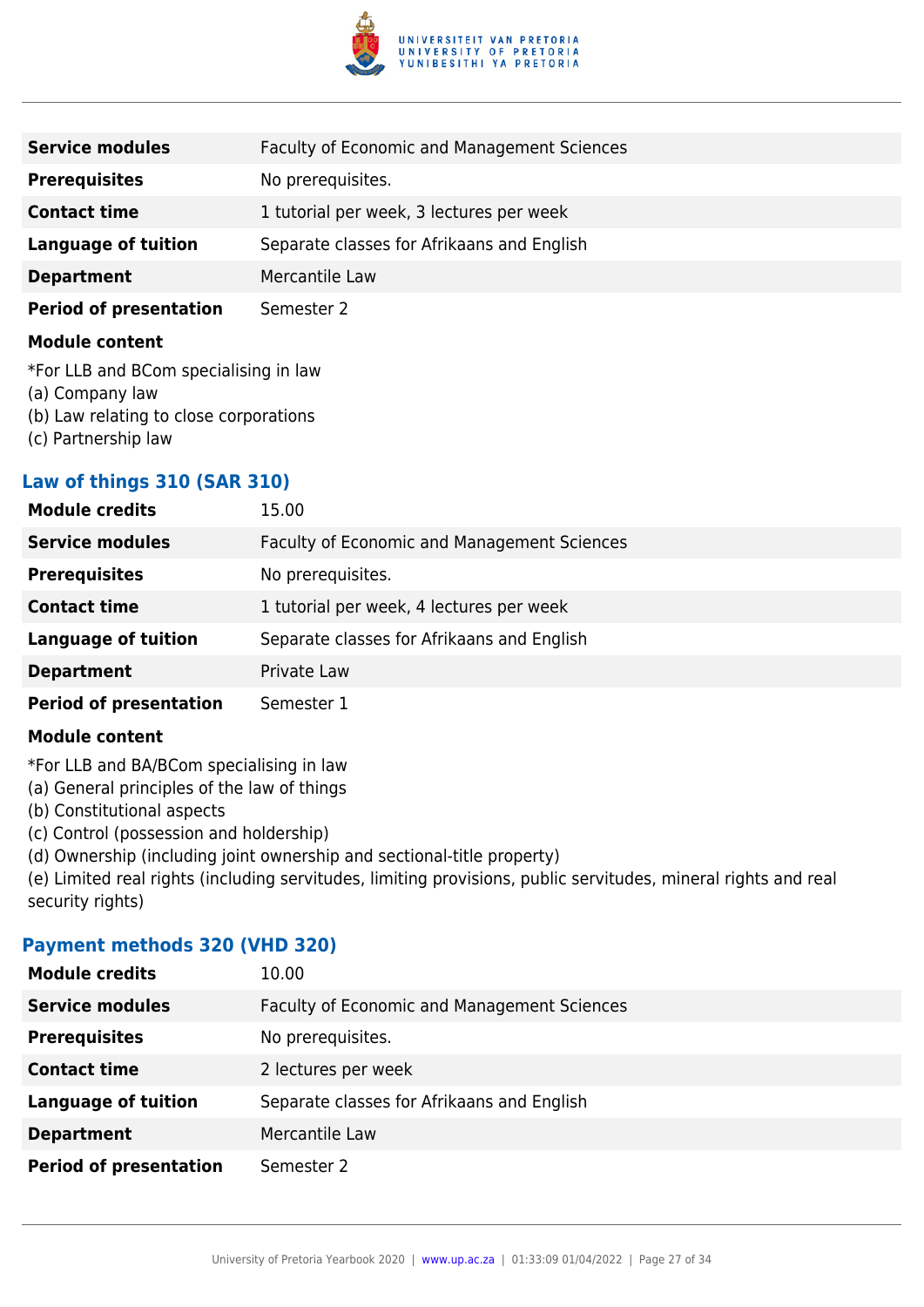

\*For LLB and BCom specialising in Law

(a) Elements of negotiability; the bill of exchange, cheque and promissory note; parties to bills, cheques and notes

(b) Requirements for validity, negotiation, holdership and acceptance

(c) The banker-client relationship; crossings and additions to crossings; the legal position of the drawee and collecting bank

(d) Electronic payment methods

## **Elective modules**

## **Taxation 300 (BEL 300)**

| <b>Module credits</b>         | 40.00                                                                |
|-------------------------------|----------------------------------------------------------------------|
| <b>Service modules</b>        | Faculty of Engineering, Built Environment and Information Technology |
| <b>Prerequisites</b>          | BEL 200 and FRK 221 or FRK 201                                       |
| <b>Contact time</b>           | 1 discussion class per week, 4 lectures per week                     |
| <b>Language of tuition</b>    | Module is presented in English                                       |
| <b>Department</b>             | Taxation                                                             |
| <b>Period of presentation</b> | Year                                                                 |

#### **Module content**

The purpose of the module is to enable the learner to calculate the value-added tax liability and to journalise transactions; calculate the normal tax liability (including the determination of taxable capital gains and assessed capital losses) of individuals, companies, estates and trusts,discuss tax principles on value-added tax and normal tax; and calculate and discuss provisional and employees' tax and to object against an assessment.

## **Economics 310 (EKN 310)**

| <b>Module credits</b>         | 20.00                                                                                                                                                                               |
|-------------------------------|-------------------------------------------------------------------------------------------------------------------------------------------------------------------------------------|
| Service modules               | Faculty of Engineering, Built Environment and Information Technology<br><b>Faculty of Education</b><br><b>Faculty of Humanities</b><br>Faculty of Natural and Agricultural Sciences |
| <b>Prerequisites</b>          | EKN 214, EKN 234 or EKN 224, EKN 244                                                                                                                                                |
| <b>Contact time</b>           | 1 discussion class per week, 2 lectures per week                                                                                                                                    |
| <b>Language of tuition</b>    | Module is presented in English                                                                                                                                                      |
| <b>Department</b>             | Economics                                                                                                                                                                           |
| <b>Period of presentation</b> | Semester 1                                                                                                                                                                          |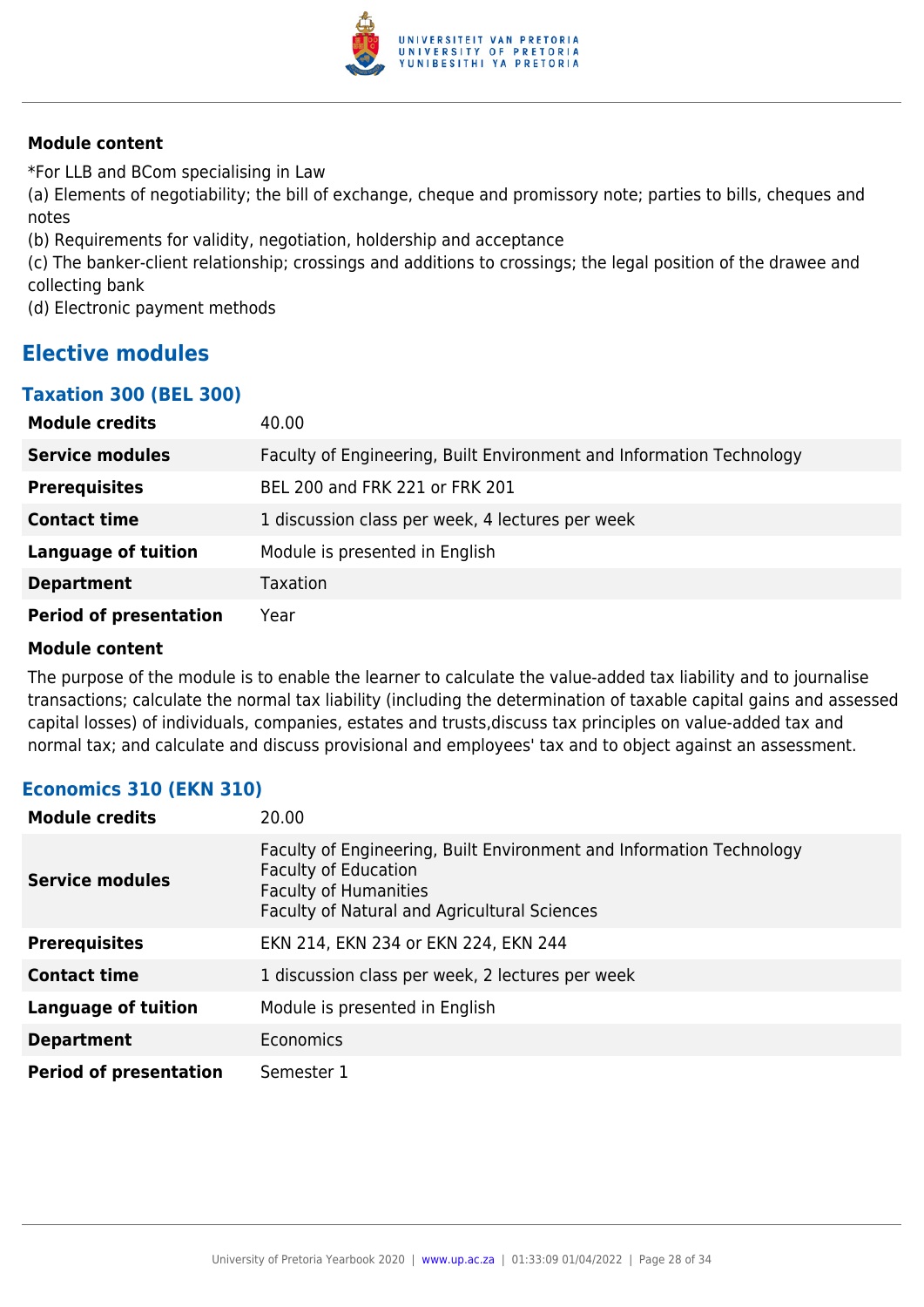

#### Public finance

Role of government in the economy. Welfare economics and theory of optimality. Ways of correcting market failures. Government expenditure theories, models and programmes. Government revenue. Models on taxation, effects of taxation on the economy. Assessment of taxation from an optimality and efficiency point of view. South African perspective on public finance.

## **Economics 314 (EKN 314)**

| <b>Module credits</b>         | 20.00                                        |
|-------------------------------|----------------------------------------------|
| <b>Service modules</b>        | Faculty of Natural and Agricultural Sciences |
| <b>Prerequisites</b>          | EKN 234, EKN 244                             |
| <b>Contact time</b>           | 3 lectures per week                          |
| <b>Language of tuition</b>    | Module is presented in English               |
| <b>Department</b>             | <b>Economics</b>                             |
| <b>Period of presentation</b> | Semester 1                                   |

#### **Module content**

#### International trade/finance

International economic insight is provided into international economic relations and history, theory of international trade, international capital movements, international trade politics, economic and customs unions and other forms or regional cooperation and integration, international monetary relations, foreign exchange markets, exchange rate issues and the balance of payments, as well as open economy macroeconomic issues.

#### **Economics 320 (EKN 320)**

| <b>Module credits</b>         | 20.00                                                                                                                                                                               |
|-------------------------------|-------------------------------------------------------------------------------------------------------------------------------------------------------------------------------------|
| <b>Service modules</b>        | Faculty of Engineering, Built Environment and Information Technology<br><b>Faculty of Education</b><br><b>Faculty of Humanities</b><br>Faculty of Natural and Agricultural Sciences |
| <b>Prerequisites</b>          | <b>EKN 310 GS</b>                                                                                                                                                                   |
| <b>Contact time</b>           | 1 discussion class per week, 2 lectures per week                                                                                                                                    |
| <b>Language of tuition</b>    | Module is presented in English                                                                                                                                                      |
| <b>Department</b>             | Economics                                                                                                                                                                           |
| <b>Period of presentation</b> | Semester 2                                                                                                                                                                          |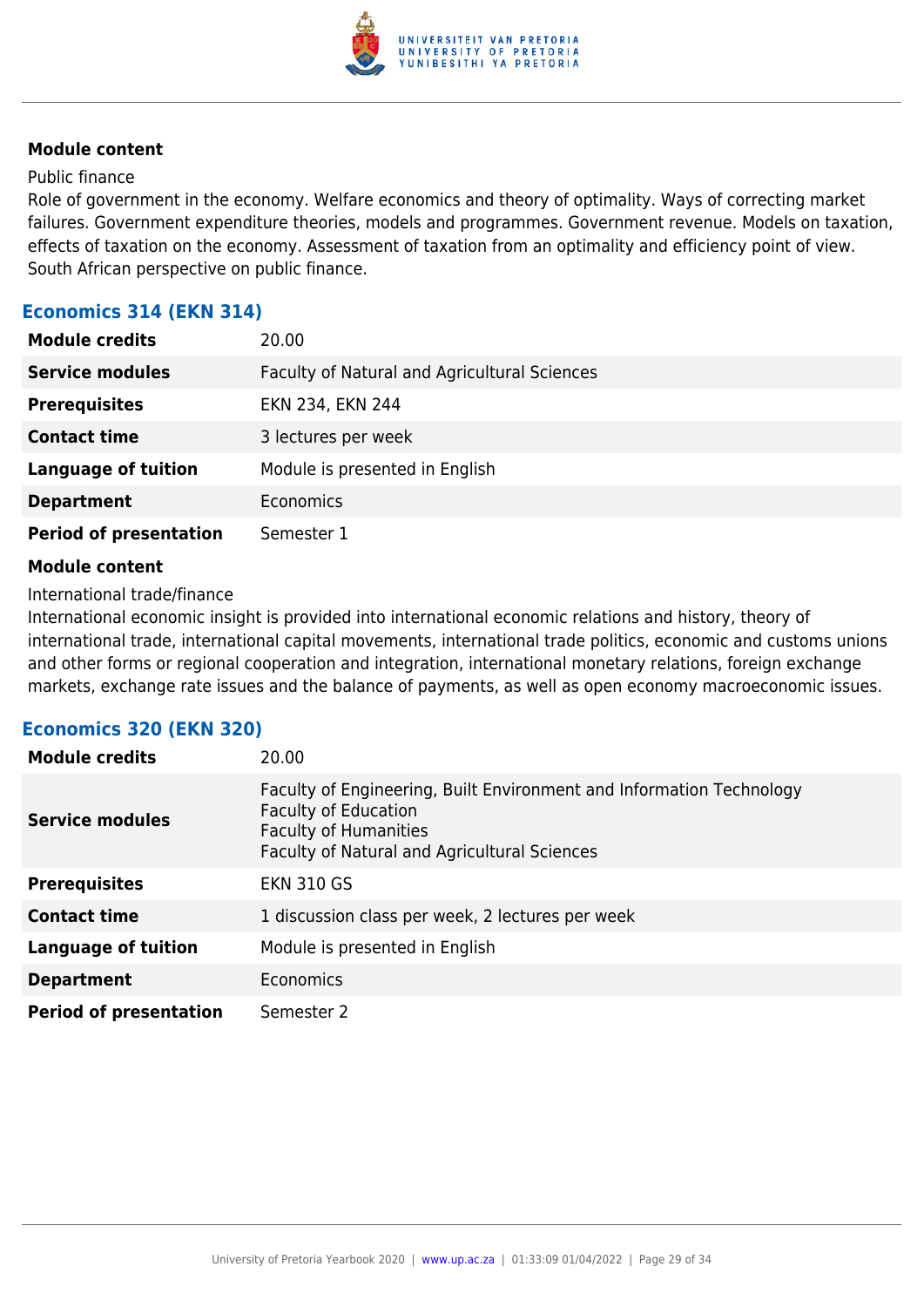

#### Economic analyses

Identification, collection and interpretation process of relevant economic data; the national accounts (i.e. income and production accounts, the national financial account, the balance of payments and input-output tables); economic growth; inflation; employment, unemployment, wages, productivity and income distribution; business cycles; financial indicators; fiscal indicators; social indicators; international comparisons; relationships between economic time series - regression analysis; long-term future studies and scenario analysis; overall assessment of the South African economy from 1994 onwards.

## **Economics 325 (EKN 325)**

| <b>Module credits</b>         | 20.00                                                                        |
|-------------------------------|------------------------------------------------------------------------------|
| <b>Service modules</b>        | <b>Faculty of Humanities</b><br>Faculty of Natural and Agricultural Sciences |
| <b>Prerequisites</b>          | EKN 214, EKN 234                                                             |
| <b>Contact time</b>           | 1 discussion class per week, 2 lectures per week                             |
| <b>Language of tuition</b>    | Module is presented in English                                               |
| <b>Department</b>             | <b>Economics</b>                                                             |
| <b>Period of presentation</b> | Semester 2                                                                   |

#### **Module content**

Economic policy and development: Capita select

The course provides an introduction to growth economics and also to some topics on development economics. Firstly, historical evidence is covered and then the canonical Solow growth model and some of its empirical applications (human capital and convergence). Secondly, the new growth theory (the AK and the Romer models of endogenous growth) are covered. Some of the development topics to be covered include technology transfer, social infrastructure and natural resources.

#### **Financial management 310 (FBS 310)**

| <b>Module credits</b>         | 20.00                                                                                                                                  |
|-------------------------------|----------------------------------------------------------------------------------------------------------------------------------------|
| <b>Prerequisites</b>          | Admission to the examination in FBS 220; FRK 211 and FRK 221. Only available to<br>07130202, 07130203, 07130204, 07130071 and 07130151 |
| <b>Contact time</b>           | 3 lectures per week                                                                                                                    |
| <b>Language of tuition</b>    | Module is presented in English                                                                                                         |
| <b>Department</b>             | <b>Financial Management</b>                                                                                                            |
| <b>Period of presentation</b> | Semester 1                                                                                                                             |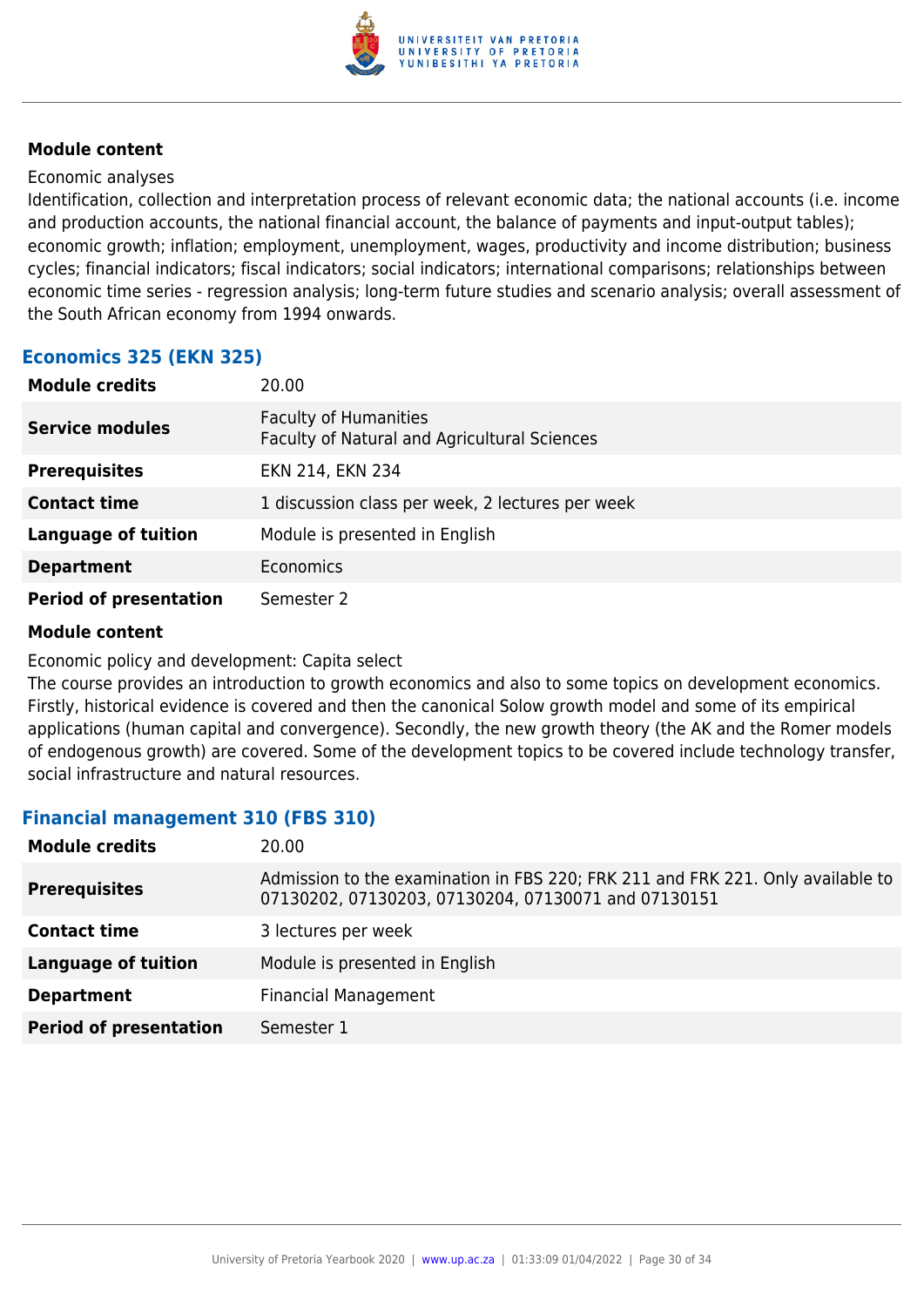

\*Only for BCom (Financial Sciences, Financial Management Sciences, Investment Management, Internal Auditing and Law) students.

Relevant costs; standard costing with reference to application and evaluation; preparation and evaluation of plans, budgets and forecasts; techniques for allocating and managing resources; costing and accounting systems evaluation; techniques used in management decision making; new developments in business and management accounting; case study perspective. Cost management; strategic management accounting; cost estimation and cost behaviour; quantitative models for stock control; application of linear programming in management accounting; various management accounting techniques.

## **Financial management 320 (FBS 320)**

| <b>Module credits</b>         | 20.00                                                                                                |
|-------------------------------|------------------------------------------------------------------------------------------------------|
| <b>Service modules</b>        | Faculty of Engineering, Built Environment and Information Technology                                 |
| <b>Prerequisites</b>          | FBS 210 or BLB 200/IVM 200. Only available to 07130202, 07130203, 07130204,<br>07130071 and 07130151 |
| <b>Contact time</b>           | 3 lectures per week                                                                                  |
| <b>Language of tuition</b>    | Module is presented in English                                                                       |
| <b>Department</b>             | <b>Financial Management</b>                                                                          |
| <b>Period of presentation</b> | Semester 2                                                                                           |

#### **Module content**

\*Only for BCom (Financial Sciences, Investment Management, and Law) and BSs (Construction Management, Quantity Surveying and Reak Estate) students.

Cost of capital; determination of capital requirements and the financing of a business to maintain the optimal capital structure; the investment decision and the study of financial selection criteria in the evaluation of capital investment projects; impact of inflation and risk on capital investment decisions; evaluation of leasing decisions; dividend decisions; international financial management. Valuation principles and practices: an introduction to security analysis; hybrids and derivative instruments, mergers and acquisitions.

## **Module credits** 20.00 **Service modules** Faculty of Engineering, Built Environment and Information Technology **Prerequisites** FRK 211, 221 and INF 281 **Contact time** 4 lectures per week **Language of tuition** Module is presented in English **Department** Accounting **Period of presentation** Semester 1

## **Financial accounting 311 (FRK 311)**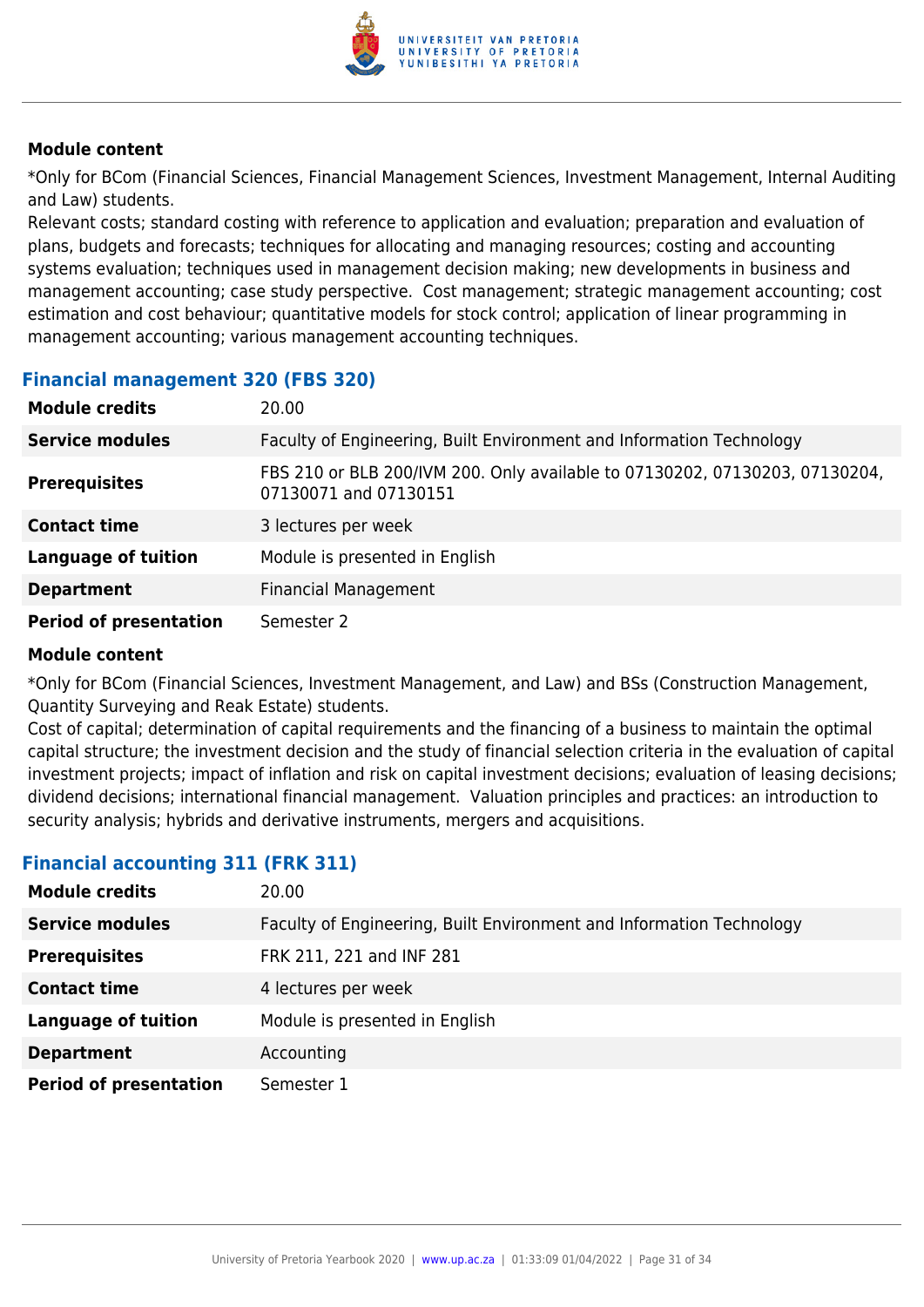

Preparation and presentation of company annual financial statements in compliance with the requirements of International Financial Reporting Standards (IFRS) relating to the following: income taxes; property, plant and equipment; impairment; non-current assets held for sale; intangible assets; investment property; borrowing costs; leases; accounting policies; changes in accounting estimates and errors; segment reporting; certain aspects of financial instruments.

## **Financial accounting 321 (FRK 321)**

| <b>Module credits</b>         | 20.00                                                                |
|-------------------------------|----------------------------------------------------------------------|
| <b>Service modules</b>        | Faculty of Engineering, Built Environment and Information Technology |
| <b>Prerequisites</b>          | <b>FRK 311 GS and INF 281</b>                                        |
| <b>Contact time</b>           | 4 lectures per week                                                  |
| <b>Language of tuition</b>    | Module is presented in English                                       |
| <b>Department</b>             | Accounting                                                           |
| <b>Period of presentation</b> | Semester 2                                                           |

#### **Module content**

Preparation and presentation of company annual financial statements in compliance with the requirements of International Financial Reporting Standards (IFRS) relating to the following: the effects of changes in foreign exchange rates; earnings per share; related party disclosure; associates. Complex consolidation issues, including intra-group transactions; dividends; preference shares; revaluations; horizontal, vertical and mixed groups; insolvent subsidiaries; change of interest; consolidated cash flow statement.

#### **Business management 310 (OBS 310)**

| <b>Module credits</b>         | 20.00                                                                |
|-------------------------------|----------------------------------------------------------------------|
| <b>Service modules</b>        | Faculty of Engineering, Built Environment and Information Technology |
| <b>Prerequisites</b>          | OBS 114 or 124 with admission to the examination in the other        |
| <b>Contact time</b>           | 3 lectures per week                                                  |
| <b>Language of tuition</b>    | Module is presented in English                                       |
| <b>Department</b>             | <b>Business Management</b>                                           |
| <b>Period of presentation</b> | Semester 1                                                           |

#### **Module content**

Strategy formulation: the deliberate strategy process of formulating a vision and mission statement, conducting internal and external environmental analyses and selecting appropriate strategies. It will enhance an understanding of the level of strategy formulation, gaining competitive advantage in your market place and thinking strategically.

#### **Business management 320 (OBS 320)**

**Module credits** 20.00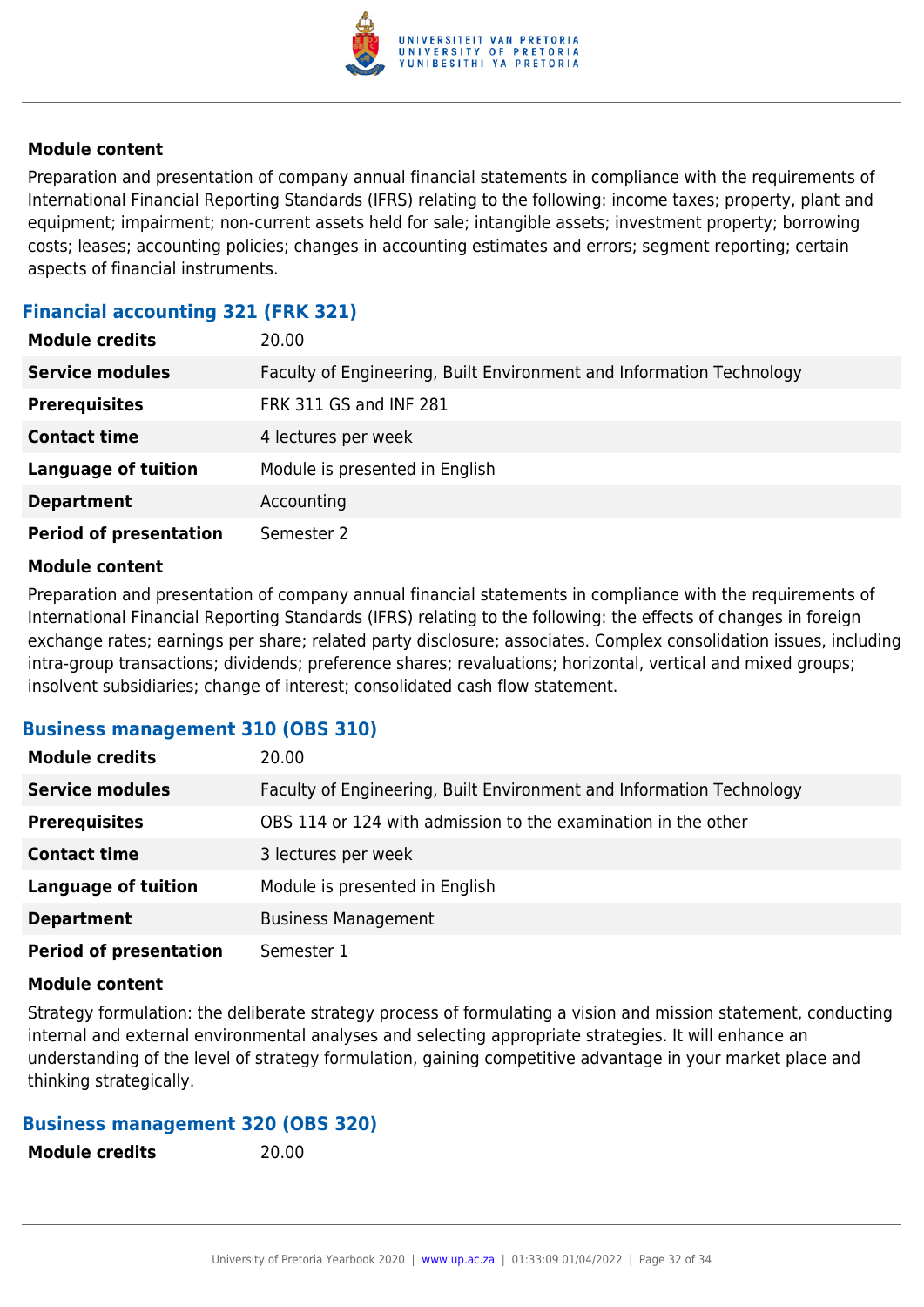

| <b>Service modules</b>        | Faculty of Engineering, Built Environment and Information Technology<br><b>Faculty of Education</b> |
|-------------------------------|-----------------------------------------------------------------------------------------------------|
| <b>Prerequisites</b>          | OBS 114 or 124 with admission to the examination in the other                                       |
| Language of tuition           | Module is presented in English                                                                      |
| <b>Department</b>             | <b>Business Management</b>                                                                          |
| <b>Period of presentation</b> | Semester 2                                                                                          |

Strategy execution: Strategic management implementation. The role of management in strategy implementation; budgets as instrument in the implementation process; leading processes of change within enterprises; supporting policies, procedures and information systems for implementation in the various functional areas; evaluation and control of implementation. South African case studies to create contextual relevance.

## **Statistics 310 (STK 310)**

| <b>Module credits</b>         | 25.00                                                                                                                                                |
|-------------------------------|------------------------------------------------------------------------------------------------------------------------------------------------------|
| <b>Service modules</b>        | Faculty of Engineering, Built Environment and Information Technology<br><b>Faculty of Humanities</b><br>Faculty of Natural and Agricultural Sciences |
| <b>Prerequisites</b>          | <b>STK 210, STK 220</b>                                                                                                                              |
| <b>Contact time</b>           | 1 practical per week, 3 lectures per week                                                                                                            |
| <b>Language of tuition</b>    | Module is presented in English                                                                                                                       |
| <b>Department</b>             | <b>Statistics</b>                                                                                                                                    |
| <b>Period of presentation</b> | Semester 1                                                                                                                                           |

#### **Module content**

Supervised learning. Linear and non-linear regression. Ordinary least squares and maximum likelihood estimation. Violations of the assumptions, residual analysis. Cross validation. Statistical inference. Bootstrap inference. Supporting mathematical concepts. Statistical concepts are demonstrated and interpreted through practical coding and simulation within a data science framework.

## **Statistics 320 (STK 320)**

| <b>Module credits</b>      | 25.00                                                                                                                                                               |
|----------------------------|---------------------------------------------------------------------------------------------------------------------------------------------------------------------|
| <b>Service modules</b>     | Faculty of Engineering, Built Environment and Information Technology<br>Faculty of Economic and Management Sciences<br>Faculty of Natural and Agricultural Sciences |
| <b>Prerequisites</b>       | STK 210, STK 220 or WST 211, WST 221                                                                                                                                |
| <b>Contact time</b>        | 1 practical per week, 3 lectures per week                                                                                                                           |
| <b>Language of tuition</b> | Module is presented in English                                                                                                                                      |
| <b>Department</b>          | <b>Statistics</b>                                                                                                                                                   |